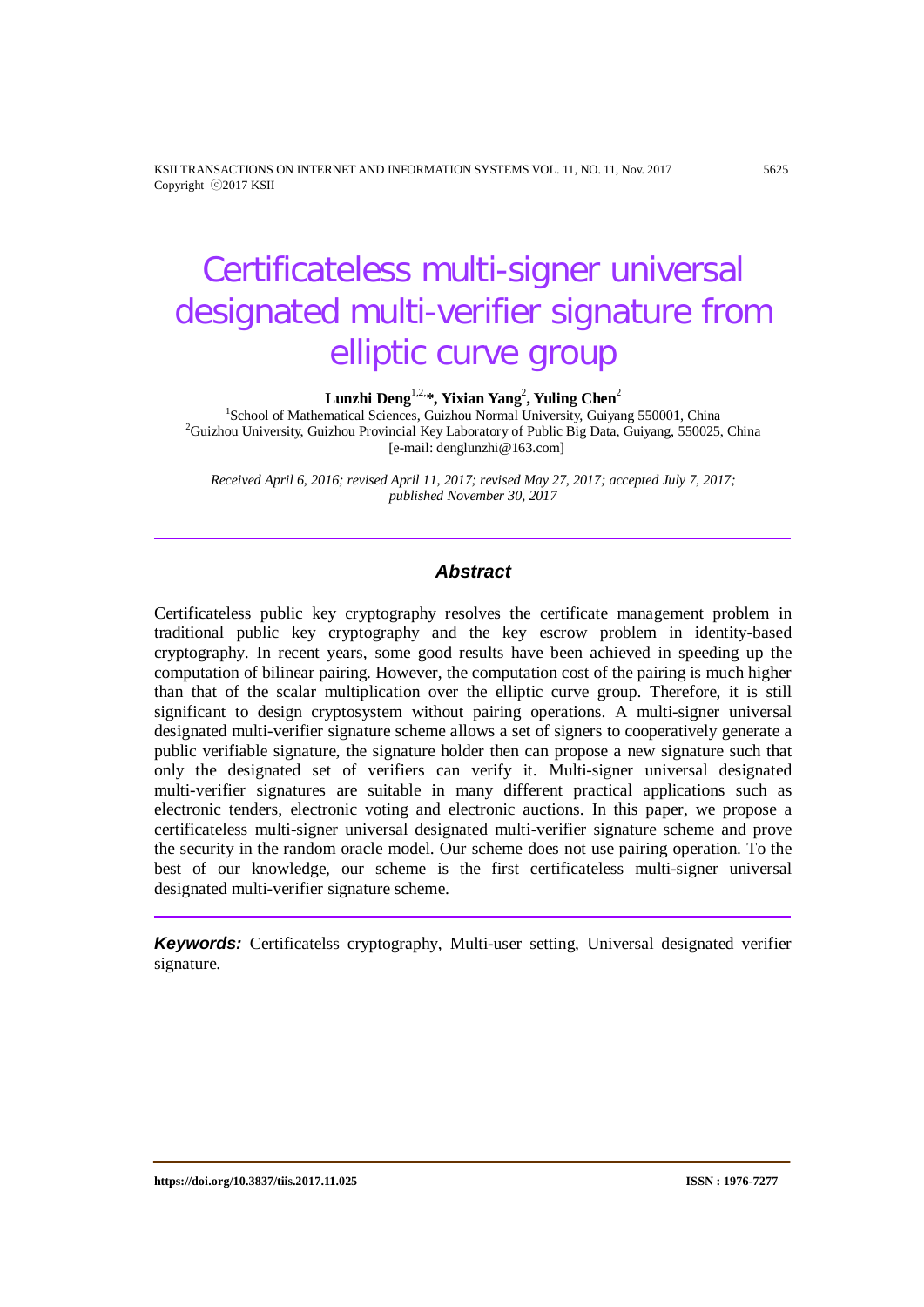# **1. Introduction**

**T**raditional public key infrastructure requires a trusted certification authority to issue a certificate binding the identity to the public key of an entity. So we are confronted with the problem of certificate management. To solve the problem, Shamir [1] defined identity based public key cryptography, which needs a trusted private key generator (PKG) to generate a private key for an entity according to his identity. However, it brings the key escrow problem. To solve the two problems, Al-Riyami et al. [2] introduced certificateless public key cryptography, which requires a semi-trusted key generation center (KGC) to generate user's partial private key with respect to user's identity. A user's full private key includes two parts: partial private key generated by KGC and a secret value chosen by himself.

In some practical applications such that electronic voting, electronic tenders and electronic auctions, the public verification and non-repudiation properties of a signature are not desired. For an example, in electronic voting schemes, a voting center aim to verify that a vote has been properly counted in the final tally by means of the center's signature on the receipt. Voters must not have the capability to use such receipts to verify the nature of their votes. Otherwise, it results that the briber is sure that the voter indeed votes some candidate according to his/her direction and then give the obedient voter some gain.

In 1996, Jakobsson et al. [3] introduced the designated verifier signature concept (DVS). In this setting, only the designated verifier is able to verify the validity of the signature. Other anyone can not be convinced of the authenticity of this signature since the designated verifier himself can simulate the signature which is indistinguishable from the one generated by the signer. In 2003, Saeednia et al. [4] formalized strong designated verifier signature. In this notion, the designated verifier's private key is involved in the verification phase so that other anyone cannot verify the validity of the signature. In 2003, Steinfeld et al. [5] defined universal designated verifier signature. It has the same properties as DVS schemes and it also can function as a standard publicly verifiable signature scheme that additionally allows any signature holder (not necessarily the signer) to design the signature to any desired designated verifier.

# **1.1. Related work**

Laguillaumie and Vergnaud [6, 7] developed designated multi-verifier signature, in which the signer can designate a set of verifier. Ng et al. [8] introduced universal designated multi-verifier signature, which allow a signature holder to designate the signature to multi-verifier. Zhang et al. [9] proposed a multi-signer strong designated verifier signature. In this setting, a set of signers collaborate to generate a signature such that only the designated user can verify it with his own private key.

Shailaja et al.[10] and Ming et al. [11] proposed a universal designated verifier signature scheme, respectively. The schemes $[10,11]$  were proved to be secure in standard model. Roeder et al.<sup>[12]</sup> proposed practical constructions of multi-verifier signature schemes that are provably secure and are based only on pseudorandom functions in the plain model. Zhang et al.[13] proposed a strong multi-designated verifiers signature, which is secure against rogue key attack. Zhang et al. [14] proposed the model of ID-based universal designated verifier signature scheme and provided two concrete constructions. Kang et al. [15] proposed the model of ID-based strong designated verifier signature scheme and provided a concrete construction, the size of signature is only two elements. Lin [16] proposed an ID-based toward secure strong designated verifier signature scheme, which can resist the key-compromise attack. Seo et al. [17] proposed an ID-based universal designated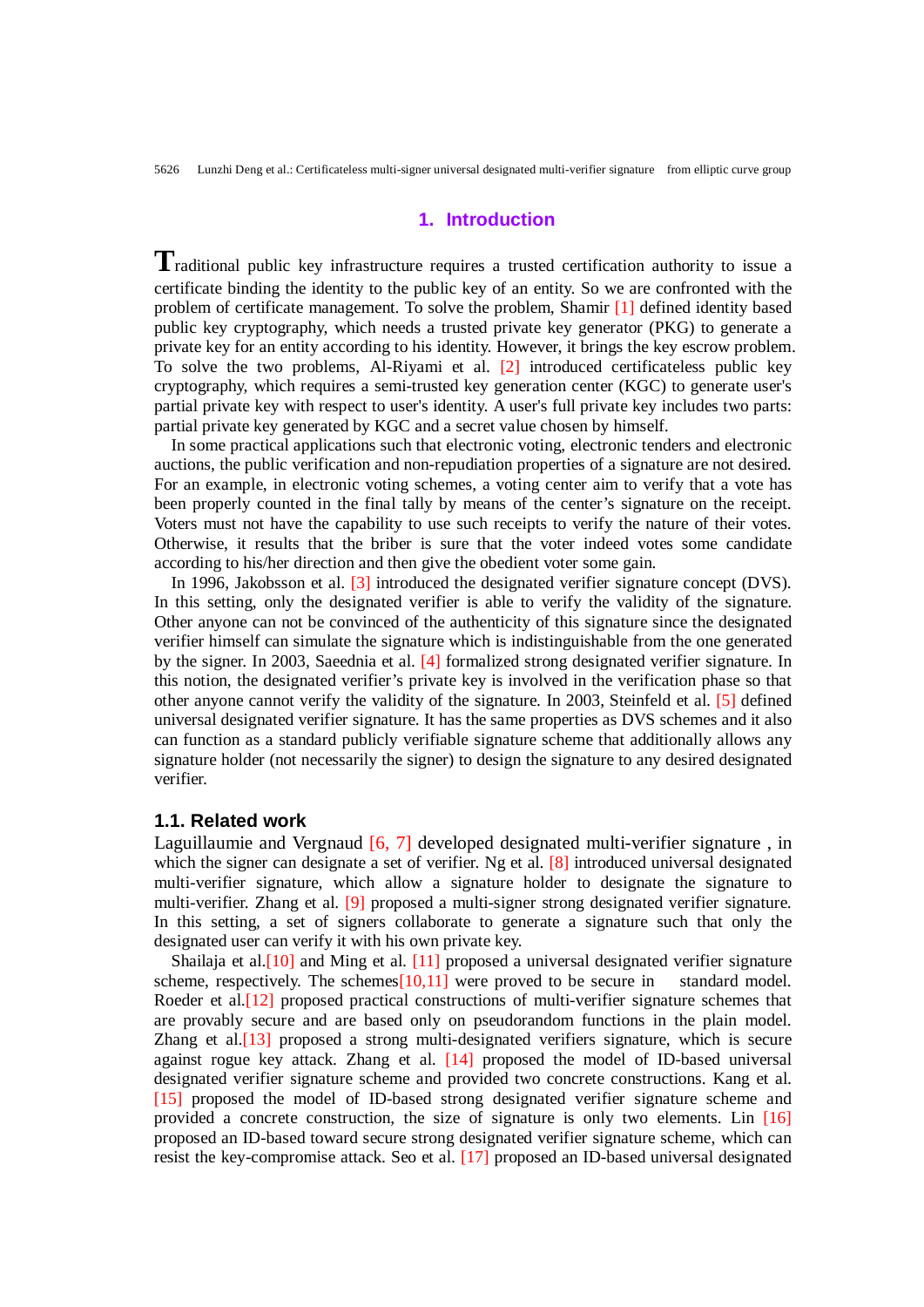multi-verifier signature scheme with constant signature size. Chang [18] proposed an ID-based multi-signer universal designated multi-verifier signature, which allows a set of multi-signer to cooperatively generate a signature and designate a set of multi-verifier to verify it. Ming et al. [19] proposed a multi-signer universal designated multi-verifier signature scheme in the standard model.

Huang et al.[20] proposed the first certificateless designated verifier signature scheme. Ming et al.[21] constructed the first certificateless universal designated verifier signature scheme. The security of two schemes [20,21] relies on Bilinear Diffie-Hellman Problem. Yang et al. [22] and Du et al [23] proposed an efficient certificateless designated verifier signature scheme, respectively, the two schemes  $[22, 23]$  use the bilinear pairing. He and Chen [24] proposed another efficient certificateless designated verifier signature scheme based on elliptic curve group without bilinear pairing.

## **1.2. Motivations and our contributions**

Some good results have been achieved in speeding up the computation of pairing function in recent years. However, the computation cost of the pairing is much higher than that of the scalar multiplication over the elliptic curve group. Therefore, it is quite significant to design cryptosystem without pairing operation. Although designated multi-verifier signatures have been studied extensively over the last few years, all schemes currently known were constructed from ID-based setting. There is not any work published from certificateless setting.

In this paper, we propose the first certificateless multi-signer universal designated multi-verifier signature  $\overline{(CS^MUDV^MS)}$  scheme which have the following features:

(1) The scheme is proven to be secure under the random oracle model.

(2) The scheme does not use pairing operation and it is more efficient than previous ones.

## **2. Definitions**

**Definition 1.** Let  $E/F_p$  be an elliptic curve,  $P \in E$  is a point having prime order q. Let  $G = (P) \leq E$ , given  $aP, bP \in G$ , the computational Diffie-Hellman problem (CDHP) is to compute *abP*.

## **2.1. System model**

A  $CS^{M}UDV^{M}S$  scheme consists of the following nine algorithms:

Setup: On input a security parameter  $\nu$ , this algorithm outputs the system parameters *params* and the master secret key *msk* . It is run by PKG

Partial private key extract: On input a user's identity  $ID_i \in \{0,1\}^*$ , this algorithm outputs the partial private key  $D_i$ . It is run by PKG.

Secret value set: On input a user's identity  $ID_i \in \{0,1\}^*$ , this algorithm outputs the secret value  $u_i$ . It is run by user himself.

User public key generate: On input a user's identity  $ID_i \in \{0,1\}^*$ , this algorithm outputs the public key  $Q_i = (P_i, X_i)$ , where  $X_i$  is generated by KGC,  $P_i$  is generated by user himself. It is run by user himself.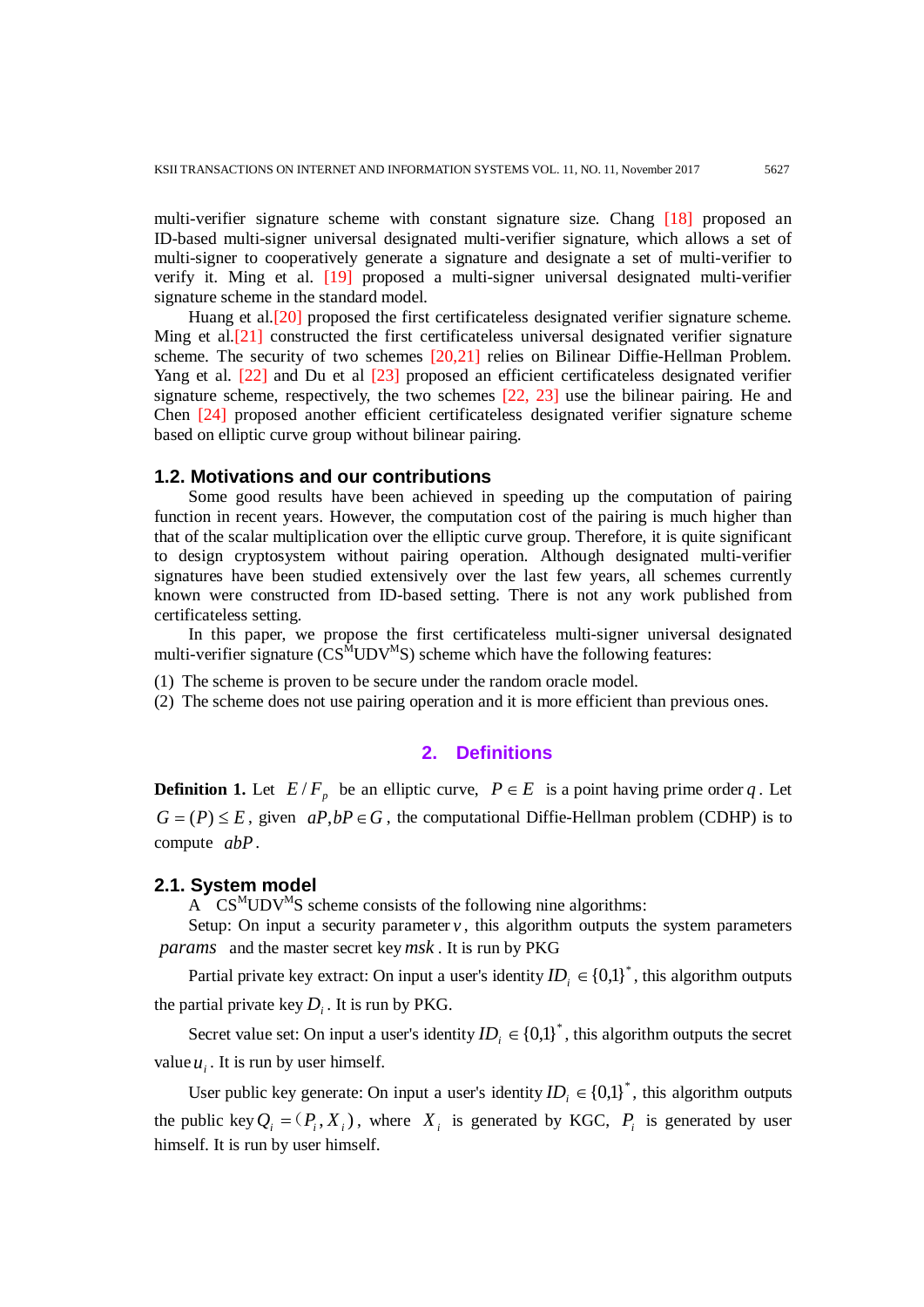C-S: On input a set  $\aleph = W \cup \{Q_{si} : ID_{si} \in W\}$ , where *W* is the set of signers' identities, this algorithm outputs *n* individual signatures  $\sigma_i$  on a message *M*. It is run by users themselves.

C-SV: On input a signature  $\sigma_i$  on message *M* under the identity  $ID_{si}$ , this algorithm outputs 1 if the signature is valid or 0 otherwise. It is run by any verifier.

C-S<sup>M</sup>: On input *n* individual signatures  $\sigma_i$  ( $i = 1,2,\dots,n$ ), this algorithm outputs a multi-signer signature  $\overline{\sigma}$  on message *M*. It is run by any signer.

C-S<sup>M</sup>V: On input a multi-signer signature  $\overline{\sigma}$  on message *M* under the signer set W, this algorithm outputs 1 if the signature is valid or 0 otherwise. It is run by any verifier.

C-SMUDVMS: On input a message-signature pair  $(M, \sigma)$  and a set  $\mathfrak{R} = V \cup \{Q_{V_i} : ID_{V_i} \in V\}$ , where *V* is the set of verifiers' identities, this algorithm outputs a certificateless multi-signer universal designated multi-verifier signature  $\delta$  on message *M*. It is run by anyone hold the tuple  $(M, \sigma)$ .

 $C-S<sup>M</sup>UDV<sup>M</sup>SV$ : On input a multi-signer universal designated multi-verifier signature  $\delta$  on message  $M$ , this algorithm outputs 1 if the signature is valid or 0 otherwise. It is run by the designated verifiers.

#### **2.2. Security model**

**Definition 2.** A certificateless multi-signer universal designated multi-verifier signature scheme is unforgeable ( $UNF-CS^{M}UDV^{M}S$ ) if the advantage of any polynomial bounded adversary is negligible in the following two games against Type I/II adversaries.

**Game I.** Now we illustrate the game performed between a challenger *C* and a Type I adversary  $A_t$  for a  $CS^{M}UDV^{M}S$  scheme.

*Initialization.* The challenger  $C$  runs the setup algorithm with a security parameter  $v$  and gives the system parameters to the adversary  $A_i$ .

*Query.* The adversary  $A_I$  performs a polynomial bounded number of queries.

User public key query:  $A<sub>i</sub>$  can request the user public key for any user.

User public key replacement request:  $A_i$  supplies a new value  $P_i$ <sup>'</sup> with respect to a user  $ID_i$ ,  $C$  replaces the current public key  $P_i$  with  $P_i^{\prime}$ . Note that  $A_i$  can replace only the part of public key generated by user himself.

Hash functions query:  $A<sub>I</sub>$  can ask for the values of the hash functions for any input.

Partial private key query:  $A_i$  requests the partial private key of a user  $ID_i$ ,  $C$ responds with the partial private key  $D_i$ .

Secret value query:  $A_i$  requests the secret value of a user  $ID_i$ .  $C$  returns the secret value  $u_i$ , if a user's public key was replaced,  $A_i$  cannot request the corresponding secret value.

Signature query:  $A_i$  gives a signer set  $W$ , a receiver set  $V$  and a message  $M$ ,  $C$  then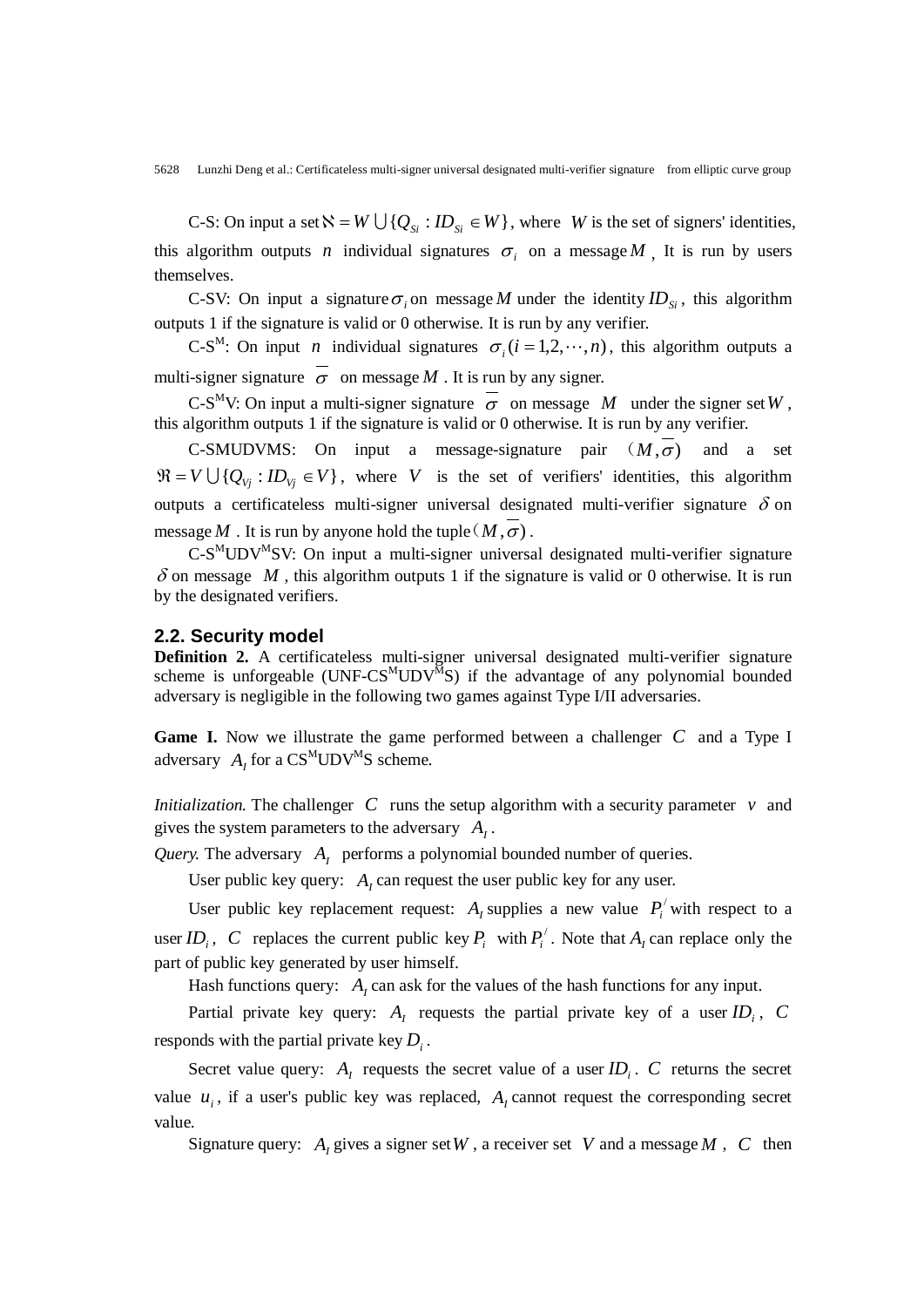gives a signature  $\delta$  on the message M.

*Forge.* A<sub>1</sub> outputs a new tuple  $(\delta, M, \aleph, \aleph)$ . The adversary wins if the result of Verify  $(\delta, M, \aleph, \mathfrak{R})$  is the symbol 1 and the following conditions hold:

- (1)  $A_t$  cannot query the partial private key of anyone in  $W$ .
- (2) The forged signature  $(\delta, M, \aleph, \aleph)$  is not from signature query.

The advantage of  $A_I$  is defined as: Adv  $A_I^{UNF - CS^MUDV^M S}$  $A_I^{UNF - CS^MUDV^M S} = P_r [A_I \text{ wins}].$ 

**Game II.** Now we illustrate the game performed between a challenger *C* and a Type II adversary  $A_{II}$  for a  $CS^{M}UDV^{M}S$  scheme.

*Initialization.* The challenger *C* runs the setup algorithm with a security parameter *v* and gives the system parameters and master secret key to the adversary  $A<sub>II</sub>$ .

*Query.* The adversary  $A_{II}$  performs a polynomial bounded number of queries as those in Game I

*Forge.*  $A_{II}$  outputs a new tuple  $(\delta, M, \aleph, \mathfrak{R})$ . The adversary wins if the result of Verify  $(\delta, M, \aleph, \mathfrak{R})$  is the symbol 1 and the following conditions hold:

- $(1) A_{II}$  can not query the secret value of anyone in *W*.
- (2)  $A_{II}$  can not replace the public key of anyone in *W*.
- (3) The forged signature ( $\delta, M, \aleph, \Re$ ) is not from signature query.

The advantage of  $A_{II}$  is defined as: Adv  $A_{II}^{UNF - CS^{M}UDV^{M}S}$  $A_{II}^{UNF - CS^{M}UDV^{M}S} = P_{r} [A_{II} \text{ wins}].$ 

Remark. For a forge signature  $(\delta, M, \aleph, \Re)$ ,  $A_i$  can know the secret value of anyone in *W* , however, he does not know the partial private key of anyone in *W* **.** On the other hand,  $A_{II}$  can know the partial private key of anyone in W, however, he does not know the secret value of anyone in *W* **.**

**Definition** 3. A certificateless multi-signer universal designated multi-verifier signature scheme is non-transferability if each designated verifier cannot convince anyone of the authenticity of the signature  $\delta$  on the message  $M$ , even if all private keys of signers are revealed.

# **3. Our scheme**

**Setup:** Given the security parameter  $\nu$ , KGC chooses an elliptic curve group *G* of prime order  $q > 2^{\nu}$ , a generator *P* of *G*. Then, KGC chooses three cryptographic hash functions  $H_1, H_2, H_3$ : {0,1}<sup>\*</sup>  $\rightarrow$  *Z*<sub>q</sub><sup>\*</sup>, Finally, PKG chooses master secret key  $\lambda \in Z_q^*$  and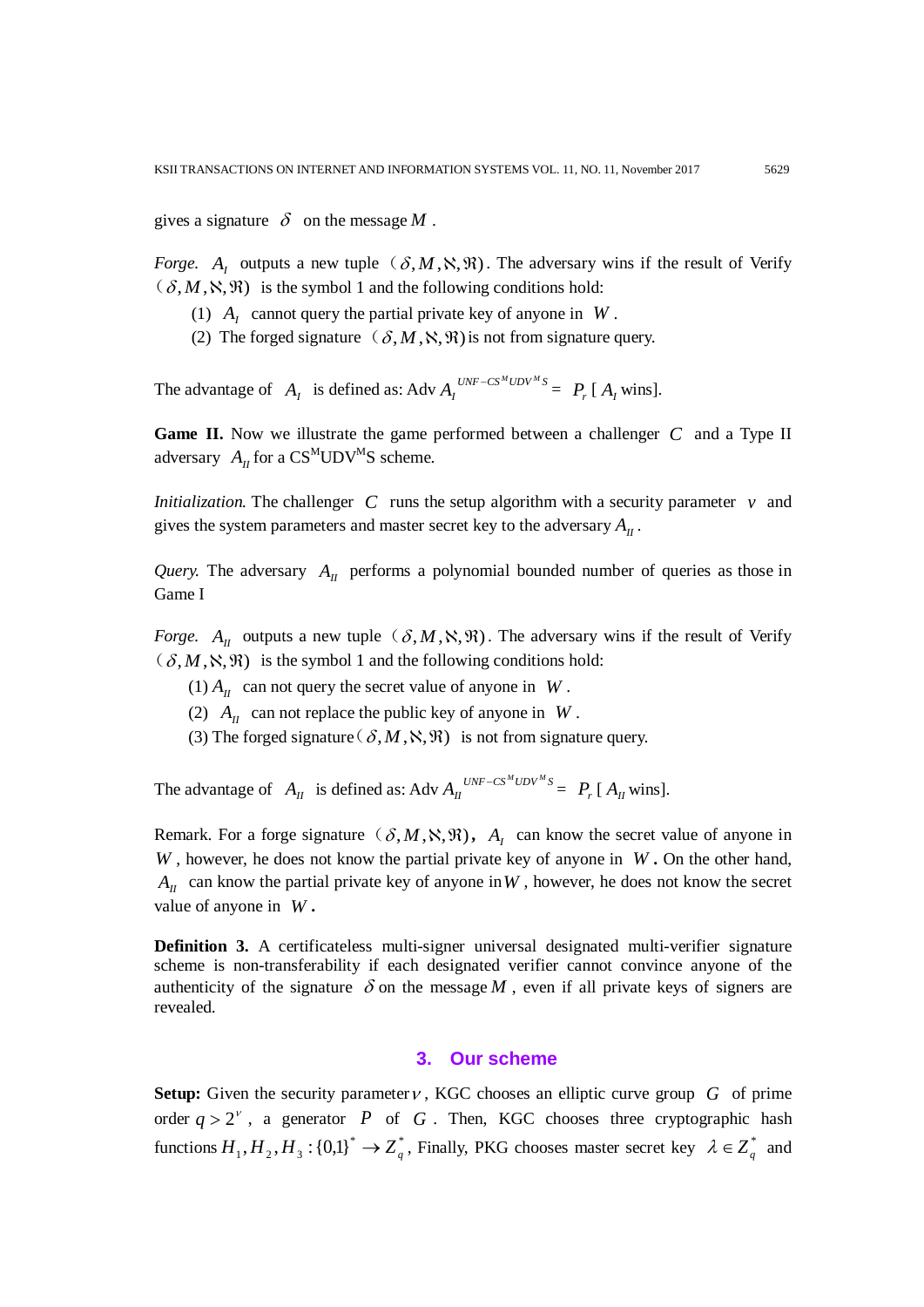sets the public key  $P_{pub} = \lambda P$ . The set of public parameters is:  ${params = \{ G, q, P_{pub}, H_1, H_2, H_3 \}}$ 

**Partial private key extract:** For a user  $ID_i \in \{0,1\}^*$ , KGC picks  $x_i \in Z_q^*$  at random and computes  $X_i = x_i P$ ,  $c_i = H_1 (ID_i, X_i)$ ,  $d_i = x_i + c_i \lambda$ , then sends  $D_i = (X_i, d_i)$  to the user.

**Secret value set:** The user  $ID_i$  randomly chooses  $u_i \in Z_q^*$ 

**User public key generate:** The user  $ID_i$  computes  $P_i = u_i P$ , and sets  $Q_i = (P_i, X_i)$  as his public key.

**C-S**: Let  $\aleph = W \cup \{Q_{si} : ID_{si} \in W\}$ ,  $W = \{ID_{si}, \cdots, ID_{si}\}$  is the set of signers' identities, each signer performs the following steps to generate his individual signature on a message *M* :

(1) Randomly chooses  $r_i, t_i \in Z_a^*$ , computes  $R_i = r_i P$ ,  $T_i = t_i P$  and then broadcasts  $(R_i, T_i)$  to other co-signers.

(2) Compute 
$$
\overline{R} = \sum_{i=1}^{n} R_i
$$
,  $\overline{T} = \sum_{i=1}^{n} T_i$ ,  $h = H_2(M, \aleph, \overline{R}, \overline{T})$ ,  $k = H_3(M, \aleph, \overline{R}, \overline{T})$ ,  
\n $y_i = r_i + h d_{Si}$  and  $z_i = t_i + k u_{Si}$ .

The certificateless individual signature on message *M* is  $\sigma_i = (y_i, z_i, R_i, \overline{R}, T_i, \overline{T})$ .

**C-SV:** A verifier can check whether a signature  $\sigma_i = (y_i, z_i, R_i, \overline{R}, T_i, \overline{T})$  on message *M* is given by  $ID_{si}$  as follows:

- (1) Computes  $c_{si} = H_1(ID_{si}, X_{si})$ ,  $h = H_2(M, \aleph, \overline{R}, \overline{T})$ ,  $k = H_3(M, \aleph, \overline{R}, \overline{T})$ .
- (2) Checks if  $y_i P = R_i + h(X_{si} + c_{si} P_{sub})$ ,  $z_i P = T_i + k P_{si}$ . If the equalities hold, outputs 1. Otherwise, outputs 0.

**C-S<sup>M</sup>:** Combines *n* co-signers' individual signature  $\sigma_i$  (*i* = 1,2,  $\cdots$ , *n*) :  $\bar{y} = \sum_{i=1}^{n}$ *i*  $y = \sum y_i$ . 1

 $=\sum_{i=1}^{n}$ *i*  $z = \sum z_i$ . Outputs the signature  $\sigma = (y, z, R, T)$  on message *M*. 1

**C-S<sup>M</sup>V:** A verifier can check whether a signature  $\overline{\sigma} = (\overline{y}, \overline{z}, \overline{R}, \overline{T})$  on message *M* is given by *n* signers *W* as follows:

(1) Computes  $h = H_2(M, \aleph, \overline{R}, \overline{T})$ ,  $k = H_3(M, \aleph, \overline{R}, \overline{T})$ ,  $c_{\text{si}} = H_1(ID_{\text{si}}, X_{\text{si}})$  for  $i = 1, 2, \dots, n$ .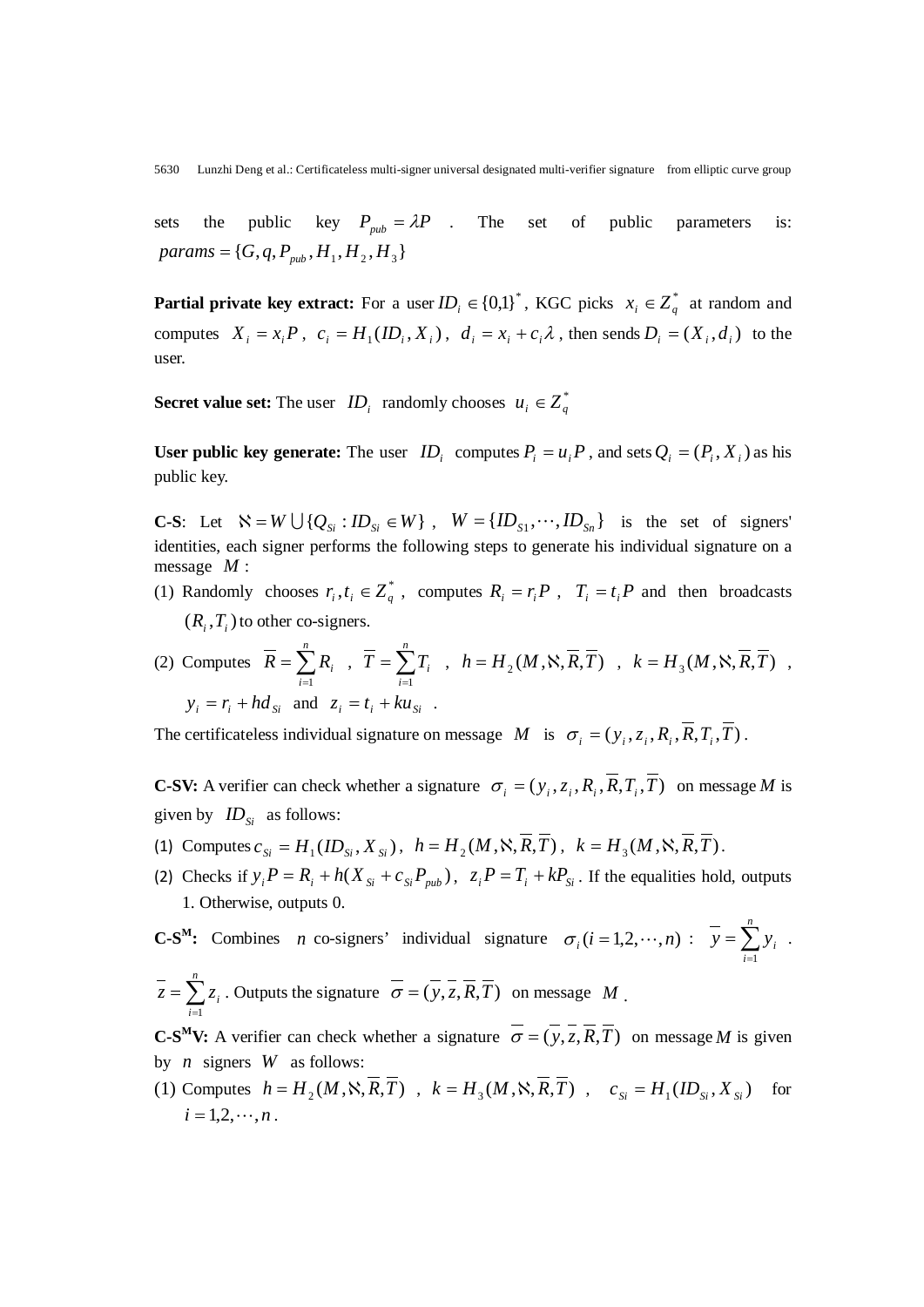(2) Checks if  $yP = R + h\sum (X_{si} + c_{si} P_{pub})$ 1 *Si pub n*  $\overline{y}P = \overline{R} + h\sum_{i=1}^{n} (X_{Si} + c_{Si}P_{pub})$ ,  $\overline{z}P = \overline{T} + k\sum_{i=1}^{n}$ *i*  $zP = T + k \sum P_{Si}$ 1 . If the equalities hold,

outputs 1. Otherwise, outputs 0.

**C-S<sup>M</sup>UDV<sup>M</sup>S:** Let  $\mathcal{R} = V \cup \{Q_{V_i} : ID_{V_i} \in V\}$ ,  $V = \{ID_{V_i}, \dots, ID_{V_m}\}$  is the set of verifiers' identities. Given a set *V* and a message-signature pair  $(M, \sigma)$ , anyone can give an  $C-S^{M}UDV^{M}S$  as follows:

- (1) Computes  $c_{vi} = H_1 (ID_{vi}, X_{vi})$  for  $j = 1, 2, \dots, m$ .
- (2) Computes  $Y = y \cdot \sum (X_{vi} + c_{vi} P_{pub})$ 1 *pub m*  $Y = \overline{y} \cdot \sum_{j=1}^{m} (X_{Vj} + c_{Vj} P_{pub}), \ \ Z = \overline{z} \cdot \sum_{j=1}^{m}$ *j*  $Z = z \cdot \sum P_{\textit{vj}}$ 1
- (3) Outputs the signature  $\delta = (Y, Z, \overline{R}, \overline{T})$  on message *M*.

**C-SMUDVMSV:** The designated verifier set *V* can check whether a signature  $\delta = (Y, Z, \overline{R}, \overline{T})$  on message *M* is given by the signer set *W* as follows:

- (1) Computes  $h = H_2(M, \aleph, \overline{R}, \overline{T})$ ,  $k = H_3(M, \aleph, \overline{R}, \overline{T})$ ,  $c_{Si} = H_1(ID_{Si}, X_{Si})$  for  $i = 1, 2, \cdots, n$ .
- (2) Checks if  $Y = \sum d_{V_i} \cdot (R + h(\sum (X_{Si} + c_{Si} P_{pub}))$  $i=1$ *Si pub n i Si m*  $Y = \sum_{j=1} d_{Vj} \cdot (\overline{R} + h(\sum_{i=1} (X_{Si} + c_{Si} P_{pub})))$  ,  $Z = \sum_{j=1} u_{Vj} \cdot (\overline{T} + k \cdot \sum_{i=1} P_{Si})$  $=\sum_{j=1}^{m}u_{V_j}\cdot(\overline{T}+k\cdot\sum_{i=1}^{n}$ *i Si m j*  $Z = \sum u_{Vj} \cdot (T + k \cdot \sum P_{Si})$  If the equalities hold, outputs 1. Otherwise, outputs 0.

**On correctness**, we have

$$
\sum_{j=1}^{m} d_{V_j} \cdot (\overline{R} + h(\sum_{i=1}^{n} (X_{S_i} + c_{Si} P_{pub})) = \sum_{j=1}^{m} (x_{V_j} + \lambda c_{V_j}) \cdot (\sum_{i=1}^{n} r_i P + h(\sum_{i=1}^{n} (x_{Si} P + \lambda c_{Si} P))
$$
  
\n
$$
= \sum_{j=1}^{m} (x_{V_j} + \lambda c_{V_j}) P \cdot \sum_{i=1}^{n} (r_i + h d_{Si}) = \sum_{i=1}^{n} y_i \cdot \sum_{j=1}^{m} (X_{V_j} + c_{V_j} P_{pub})
$$
  
\n
$$
= \overline{y} \cdot \sum_{j=1}^{m} (X_{V_j} + c_{V_j} P_{pub}) = Y
$$
  
\n
$$
\sum_{j=1}^{m} u_{V_j} \cdot (\overline{T} + k \cdot \sum_{i=1}^{n} P_{Si}) = \sum_{j=1}^{m} u_{V_j} \cdot (\sum_{i=1}^{n} t_i P + k \cdot \sum_{i=1}^{n} u_{Si} P) = \sum_{j=1}^{m} u_{V_j} P \cdot \sum_{i=1}^{n} (t_i + k u_{Si})
$$
  
\n
$$
= \sum_{j=1}^{m} u_{V_j} P \cdot \sum_{i=1}^{n} z_i = \sum_{i=1}^{n} z_i \cdot \sum_{j=1}^{m} P_{V_j} = \overline{z} \cdot \sum_{j=1}^{m} P_{V_j} = Z
$$

#### **4. Security results**

**Theorem 1.** The scheme is unforgeable against the super Type I adversary in randomly oracle model if the CDHP is hard.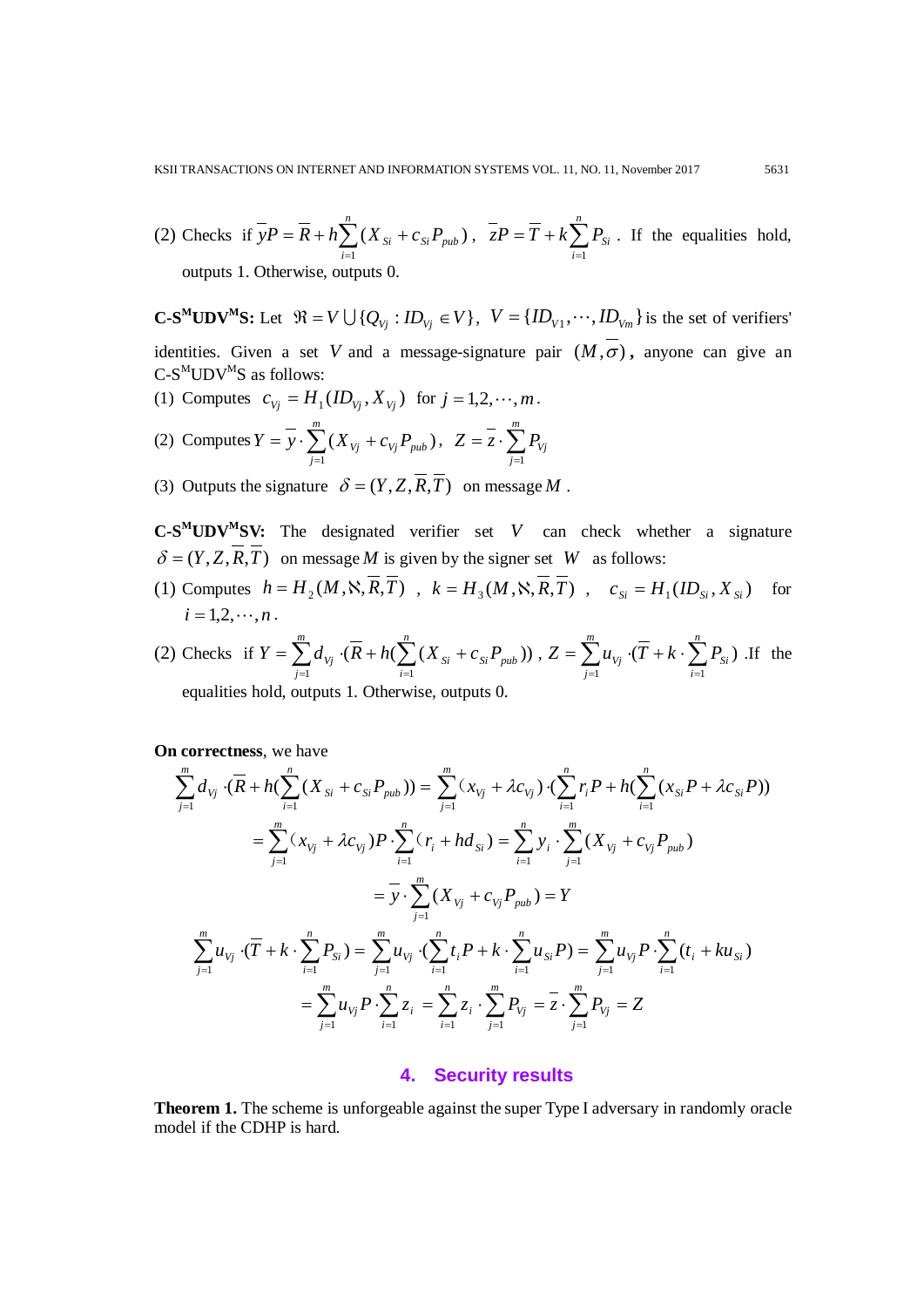**Proof.** Suppose the challenger *C* receives a random instance (*P*, *aP*,*bP*) of the CDHP and has to compute  $abP$ . *C* will run  $A<sub>I</sub>$  as a subroutine and act as  $A<sub>I</sub>$ 's challenger in the game.

Initialization. *C* runs the setup algorithm with the parameter  $v$ , then gives  $A_t$ , the system parameters  $params = {G, q, P_{pub} = \lambda P, H_1, H_2, H_3}.$ 

Queries. Without loss of generality, we assume that all the queries are distinct and  $A<sub>t</sub>$  will ask for user public key before an identity *ID* is used in any other queries. *C* will set several lists to store the queries and answers, all of the lists are initially empty.

*User public key queries: C* maintains the list  $L_U$  of tuple  $(ID_i, u_i, x_i)$ . When  $A_I$  issues a user public key query for  $ID_i$ ,  $C$  responds as follows:

At the  $j^{th}$  query, randomly picks  $u_j \in Z_q^*$ , sets  $ID_j = ID^*$  and  $Q_j = (u_j P, aP)$ . At the *f*<sup>th</sup> query, randomly picks  $u_f \in Z_q^*$ , sets  $ID_f = ID^*$  and  $Q_f = (u_f P, bP)$ . For  $i \neq j, f$ , *C* randomly picks  $x_i, u_i \in Z_q^*$  and returns  $Q_i = (u_i P, x_i P)$ , then the query and the answer will be stored in list  $L_{U}$ .

*User public key replacement requests: C* maintains the list  $L_R$  of tuple  $(ID_i, P_i, P'_i)$ . When  $A_i$  issues a user public key replacement request for  $ID_i$  with a new  $P_i^{\prime}$ ,  $C$  replaces the current public key value  $P_i$  with  $P'_i$  and adds  $(ID_i, P_i, P'_i)$  to list  $L_R$ .

*H*<sub>1</sub> *queries: C* maintains the list *L*<sub>1</sub> of tuple  $(\alpha_i, c_i)$ . When *A<sub>I</sub>* issues a query  $H_1(\alpha_i)$ , C randomly picks  $c_i \in Z_q^*$ , sets  $H_1(\alpha_i) = c_i$  and adds  $(\alpha_i, c_i)$  to list  $L_1$ .

*H*<sub>2</sub> *queries: C* maintains the list *L*<sub>2</sub> of tuple  $(\beta_i, h_i)$ . When  $A_i$  issues a query  $H_2(\beta_i)$ , *C* randomly picks  $h_i \in \mathbb{Z}_a^*$ , sets  $H_2(\beta_i) = h_i$  and adds  $(\beta_i, h_i)$  to list  $L_2$ .

*H*<sub>3</sub> *queries: C* maintains the list  $L_3$  of tuple  $(\gamma_i, k_i)$ . When  $A_i$  issues a query  $H_3(\gamma_i)$ , *C* randomly picks  $k_i \in \mathbb{Z}_q^*$ , sets  $H_3(\gamma_i) = k_i$  and adds  $(\gamma_i, k_i)$  to list  $L_3$ .

*Partial private key queries: C* maintains the list  $L_p$  of tuple  $(ID_i, D_i)$ . When  $A_i$  issues a partial private key query for identity  $ID_i$ . If  $ID_i = ID^*$  or  $ID_i = ID^*$ ,  $A_i$  fails and stops. Otherwise, *C* finds the tuple  $(ID_i, u_i, x_i)$  in list  $L_U$ , gives the  $D_i$  by calling the private key extract algorithm, then adds  $(ID_i, D_i)$  to list  $L_n$ .

*Secret value queries:* When  $A<sub>I</sub>$  issues a secret key query for identity  $ID<sub>i</sub>$ . *C* checks list  $L<sub>U</sub>$ ,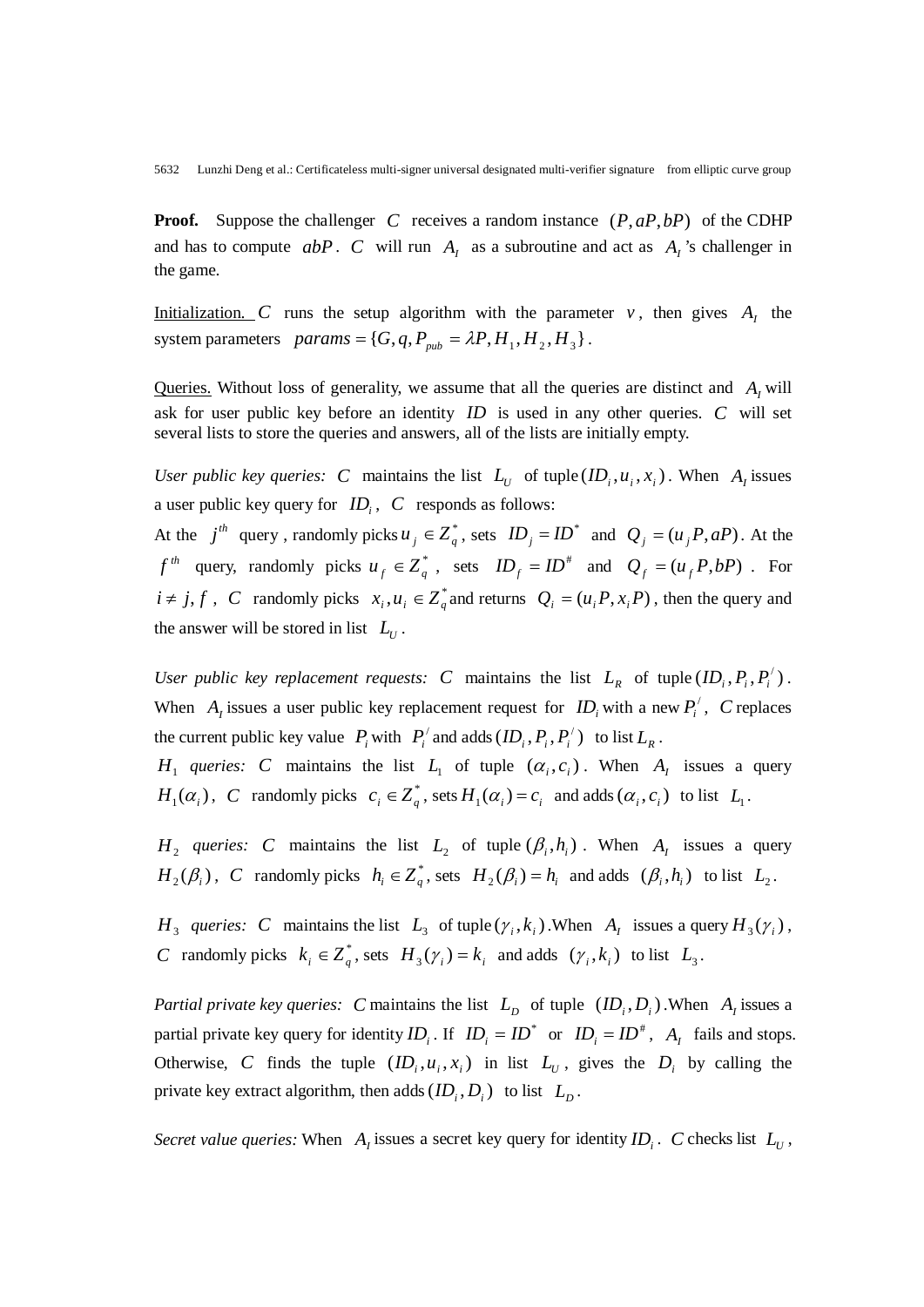finds  $(ID_i, u_i, x_i)$  in list  $L_{U}$ , responds with  $u_i$ .

*Signature queries:* When *A<sub>I</sub>* supplies a set  $\aleph = W \cup \{Q_{\text{S}} : ID_{\text{S}} \in W\}$  $(W = {ID_{s1}, \dots, ID_{s_n}}$  is the set of signers' identities), a set  $\mathcal{R} = V \cup {Q_{V_i}} : ID_{V_i} \in V$  $(V = \{ID_{V1}, \dots, ID_{Vm}\}\)$  is the set of verifiers' identities), and a message *M*, *C* outputs a  $CS^{M}UDV^{M}S$  as follows:

- (1) Computes  $c_{si} = H_1 (ID_{si}, X_{si})$  for  $i = 1, 2, \dots, n$ .
- (2) Randomly chooses  $h, k, y_i, z_i \in Z_q^*$  for  $i = 1, 2, \dots, n$ .
- (3) Computes  $R_i = y_i P h(X_{Si} + c_{Si}P_{pub})$  for  $i = 1, 2, \dots, n, \quad \overline{R} = \sum_{i=1}^{n}$ *i*  $R = \sum R_i$ 1 .

(4) Computers 
$$
T_i = z_i P - kP_{si}
$$
 for  $i = 1, 2, \dots, n$ ,  $\overline{T} = \sum_{i=1}^{n} T_i$ .

(5) Adds  $h = H_2(M, \aleph, \overline{R}, \overline{T})$ ,  $k = H_3(M, \aleph, \overline{R}, \overline{T})$  to list  $L_2$  and  $L_3$ , respectively. If collision occurs, repeats the steps (2)-(5).

(6) Compute 
$$
\overline{y} = \sum_{i=1}^{n} y_i
$$
,  $\overline{z} = \sum_{i=1}^{n} z_i$ ,  $Y = \overline{y} \cdot \sum_{j=1}^{m} (X_{vj} + c_{vj} P_{pub})$  and  $Z = \overline{z} \cdot \sum_{j=1}^{m} P_{vj}$ .

(7) Outputs the signature  $\delta = (Y, Z, \overline{R}, \overline{T})$  on message *M*.

Forge. *A<sub>I</sub>* outputs a forged signature  $\delta = (Y, Z, \overline{R}, \overline{T})$  on message *M*, signer set *W* verifier set  $V$  and fulfills the following conditions:

- 1.  $A_t$  can not query the partial private key of anyone in  $W$ .
- 2. The forged signature  $\delta = (Y, Z, \overline{R}, \overline{T})$  is not from signature query.

Solve CDHP. By the forking lemma for signature scheme [25], that if  $A<sub>I</sub>$  can give a valid signature  $\delta = (Y, Z, \overline{R}, \overline{T})$  on message *M* with probability  $\varepsilon$  in the above interaction, then there exists another algorithm  $A'_1$  that can output another valid signature  $\delta' = (Y', Z, \overline{R}, \overline{T})$  on message *M* for same signer set *W* and verifier set *V*. To do so we keep all the random tapes in two invocations of the same except *h* returned by  $H_2$  query of the forged message, so we have  $h \neq h'$ . If  $ID^* \in W$ ,  $ID^* \in V$  or  $ID^* \in W$ ,  $ID^* \in V$ , then we can solve CDHP. Without loss of generality, we may assume that  $ID_{S1} = ID^* \in W$ ,  $ID_{V1} = ID^* \in V$ , then

$$
Y = (b + c_{v1}\lambda + \sum_{j=2}^{m} d_{vj})(\overline{R} + h(aP + \sum_{i=2}^{n} X_{Si} + \sum_{i=1}^{n} c_{Si} P_{pub})) ,
$$
  

$$
Y' = (b + c_{v1}\lambda + \sum_{j=2}^{m} d_{vj})(\overline{R} + h'(aP + \sum_{i=2}^{n} X_{Si} + \sum_{i=1}^{n} c_{Si} P_{pub})).
$$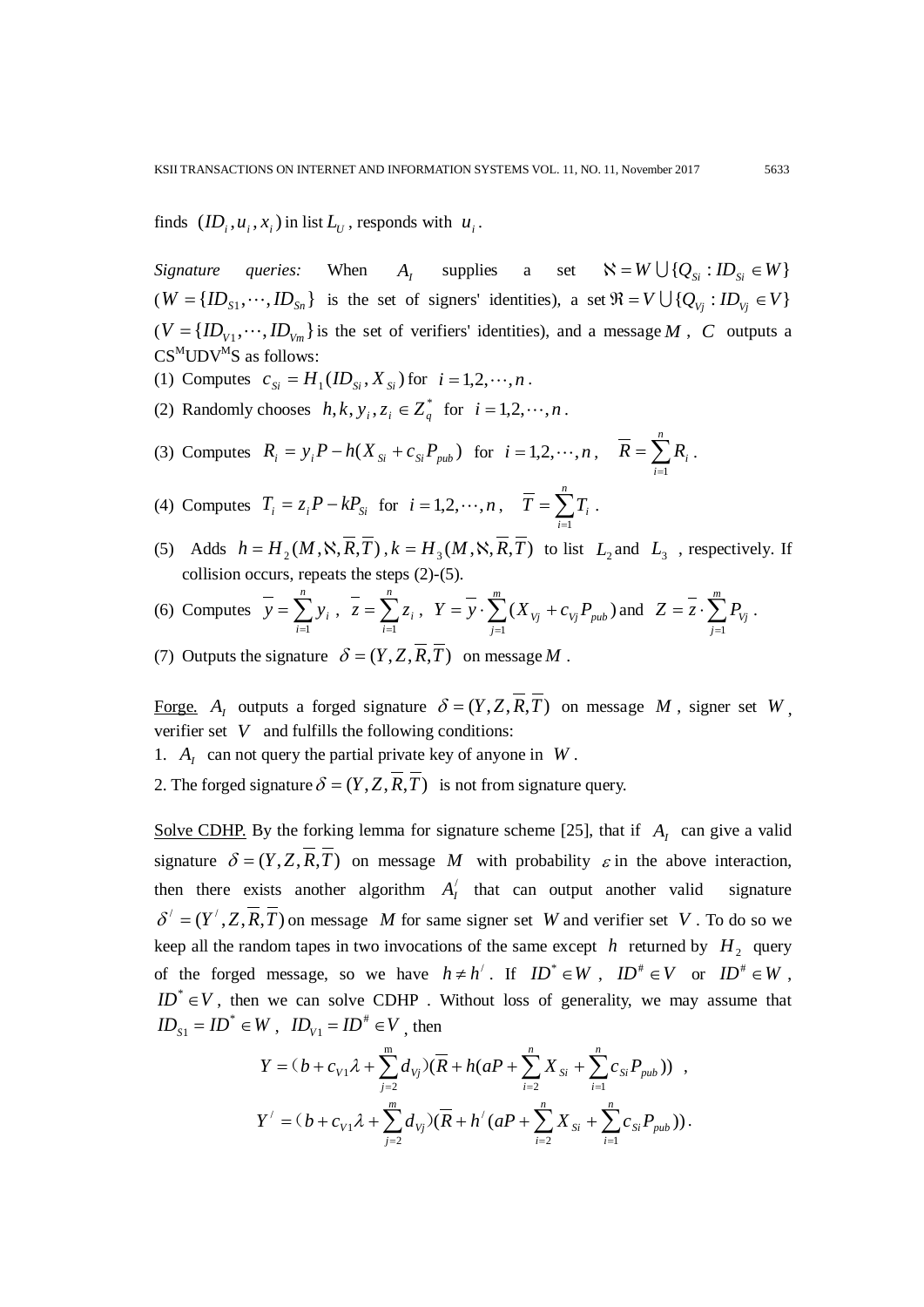We can get *abP* as follows:

- (1) Find  $(ID_{V_i}, u_{V_i}, x_{V_i})$  in list  $L_{U_i}$ , compute  $X_{V_i} = x_{V_i}P$ ,  $c_{V_i} = H_1(ID_{V_i}, X_{V_i})$  for  $j = 2, \cdots, m$ .
- (2) Compute  $d_{Vi} = x_{Vi} + c_{Vi} \lambda$  for  $j = 2, 3, \dots, m$ .
- (3) Find  $(ID_{Si}, u_{Si}, x_{Si})$  in list  $L_{U}$ , compute  $X_{Si} = x_{Si}P$ ,  $c_{Si} = H_{1}(ID_{Si}, X_{Si})$  for  $i = 1, 2, \cdots, n$ .
- (4) Compute

$$
abP = (h - h')^{-1}(Y - Y') - (c_{V1} + \sum_{j=2}^{m} d_{Vj})(aP + \sum_{i=2}^{n} X_{Si} + \sum_{i=1}^{n} c_{Si} P_{pub}) - \sum_{i=2}^{n} x_{Si} bP - \sum_{i=1}^{n} c_{Si} \lambda bP
$$

<u>Probability</u>. Let  $q_U$ ,  $q_D$  and  $q_S$  be the numbers of user public key queries, partial private key queries and signature queries, respectively.

The probability that *C* does not fail during the partial private key queries is

$$
\frac{(q_U - q_D)(q_U - q_D - 1)}{q_U(q_U - 1)}.
$$

The probability that  $ID^* \in W$ ,  $ID^* \in V$  or  $ID^* \in W$ ,  $ID^* \in V$  at least is

$$
\frac{2mn}{q_U(q_U-q_D)}.
$$

So the combined probability is

$$
\frac{(q_U - q_D)(q_U - q_D - 1)}{q_U(q_U - 1)} \frac{2mn}{q_U(q_U - q_D)} > \frac{2(q_U - q_D - 1)}{q_U^2(q_U - 1)}
$$

Therefore, if  $A<sub>I</sub>$  can give a valid forge signature with probability  $\varepsilon$  within time  $T<sub>1</sub>$ , then *C* can solve the CDHP with the probability  $\frac{2(Q_U - Q_D - 1)}{2(Q_U - Q_D)} \varepsilon$  $(q_{\rm U} - 1)$  $2(q_U - q_D - 1)$  $\frac{2}{U}(q_{U} -q<sub>p</sub>$  – *U U U D*  $q_U^2$  (q  $\frac{q_v - q_p - 1}{q_v - q_p} \varepsilon$ . The running time required for *C* is  $2T + (2q_U + q_D + (5n + m + 2)q_S) \cdot T_S$ , where  $T_S$  denotes the time for a scalar point multiplication in *G* .

**Theorem 2.** The scheme is unforgeable against the super Type II adversary in randomly oracle model if the CDHP is hard.

**Proof.** Suppose the challenger *C* receives a random instance (*P*, *aP*,*bP*) of the CDHP and has to compute  $abP$ . *C* will run  $A<sub>II</sub>$  as a subroutine and act as  $A<sub>II</sub>$ 's challenger in the game.

Initialization. *C* runs the setup algorithm with the parameter *v*, then gives  $A_{ij}$  the system parameters  $params = \{ G, q, P_{pub} = \lambda P, H_1, H_2, H_3 \}$  and master secret key  $\lambda$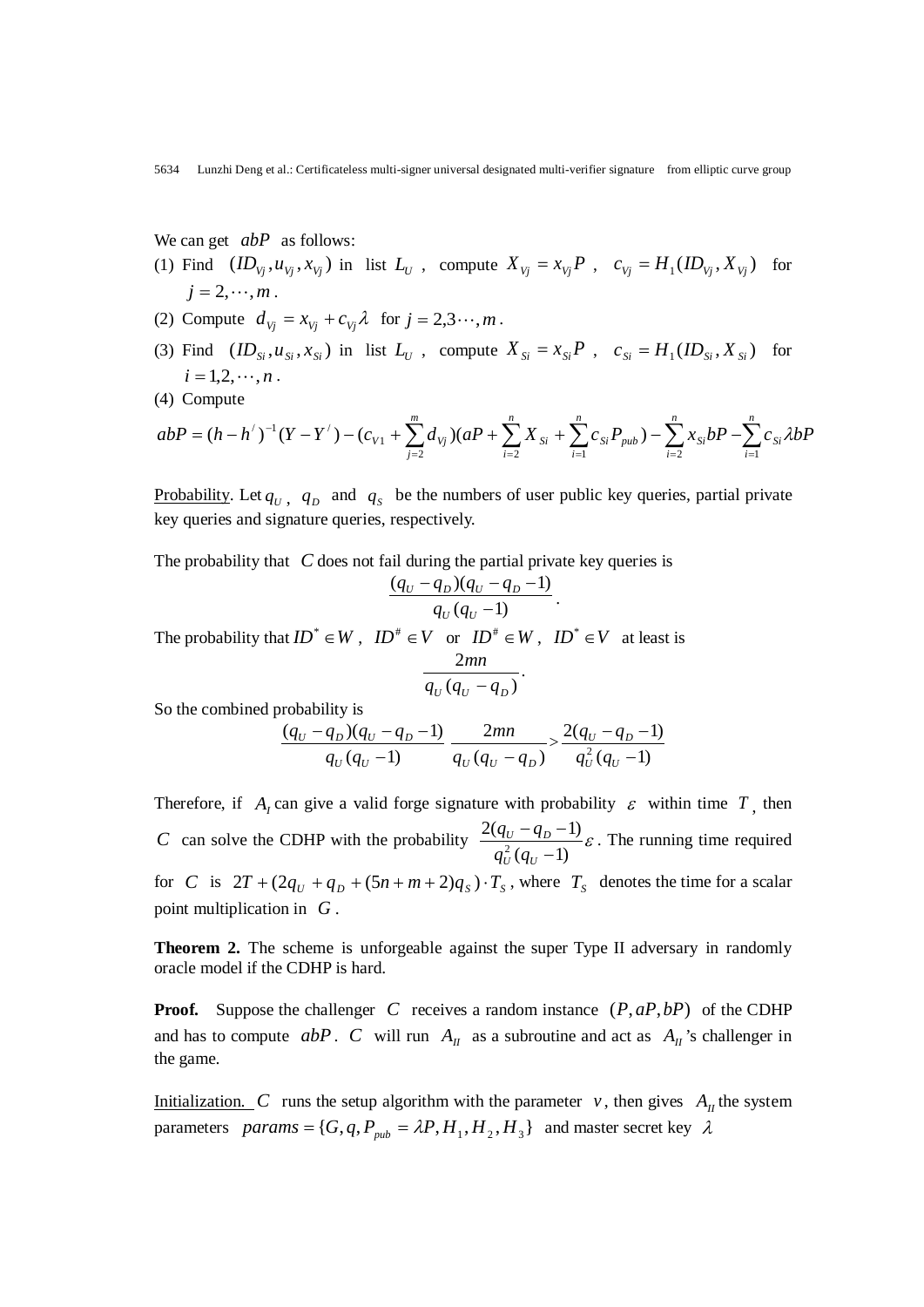Queries. Without loss of generality, we assume that all the queries are distinct and  $A<sub>II</sub>$  will ask for user public key before an identity *ID* is used in any other queries. *C* will set several lists to store the queries and answers, all of the lists are initially empty.

*User public key queries: C* maintains the list  $L_{U}$  of tuple  $(ID_i, u_i, x_i)$ . When  $A_{U}$  issues a user public key query for  $ID_i$ ,  $C$  responds as follows:

At the  $j^{th}$  query, randomly picks  $x_j \in Z_q^*$ , sets  $ID_j = ID^*$  and  $Q_j = (aP, x_j P)$ . At the *f*<sup>th</sup> query, randomly picks  $x_f \in Z_q^*$ , sets  $ID_f = ID^*$  and  $Q_f = (bP, x_f P)$ . For  $i \neq j, f$ , *C* randomly picks  $x_i, u_i \in Z_a^*$  and returns  $Q_i = (u_i P, x_i P)$ , then the query and the answer will be stored in list  $L_U$ .

*User public key replacement requests,*  $H_1$ ,  $H_2$ ,  $H_3$  *queries:* Same as that in Theorem 1.

*Partial private key queries: C* maintains the list  $L_p$  of tuple  $(ID_i, D_i)$ . When  $A_n$  issues a partial private key query for identity  $ID_i$ . *C* finds the tuple  $(ID_i, u_i, x_i)$  in list  $L_{U_i}$ , gives the  $D_i$  by calling the private key extract algorithm, then adds  $(ID_i, D_i)$  to list  $L_D$ .

*Secret value queries:* When  $A_{ij}$  issues a secret key query for identity  $ID_i$ . If  $ID_i = ID^*$  or  $ID_i = ID^*$ ,  $A_{II}$  fails and stops. Otherwise, *C* checks list  $L_U$ , finds  $(ID_i, u_i, x_i)$  in list  $L_U$ , responds with  $u_i$ .

*Signature queries:* Same as that in Theorem 1.

Forge.  $A_{II}$  outputs a forged signature  $\delta = (Y, Z, \overline{R}, \overline{T})$  on message M for signer set *W* , verifier set *V* and fulfills the following conditions:

- 1.  $A_{II}$  can not query the secret value of anyone in *W*.
- 2.  $A_{II}$  can not replace the public key of anyone in *W*.

3. The forged signature  $\delta = (Y, Z, \overline{R}, \overline{T})$  is not from signature query.

Solve CDHP. By the forking lemma for signature scheme [25], that if  $A_{II}$  can give a valid signature  $\delta = (Y, Z, \overline{R}, \overline{T})$  with probability  $\varepsilon$  in the above interaction, then there exists another algorithm  $A'_H$  that can output another valid signature  $\delta' = (Y, Z', \overline{R}, \overline{T})$  on message *M* for same signer set *W* and verifier set *V* . To do so we keep all the random tapes in two invocations of the same except  $h$  returned by  $H_3$  query of the forged message, so we have  $k \neq k'$ . If  $ID^* \in W$ ,  $ID^* \in V$  or  $ID^* \in W$ ,  $ID^* \in V$ , then we can solve CDHP. Without loss of generality, we may assume that  $ID_{s1} = ID^* \in W$ ,  $ID_{V1} = ID^* \in V$ , then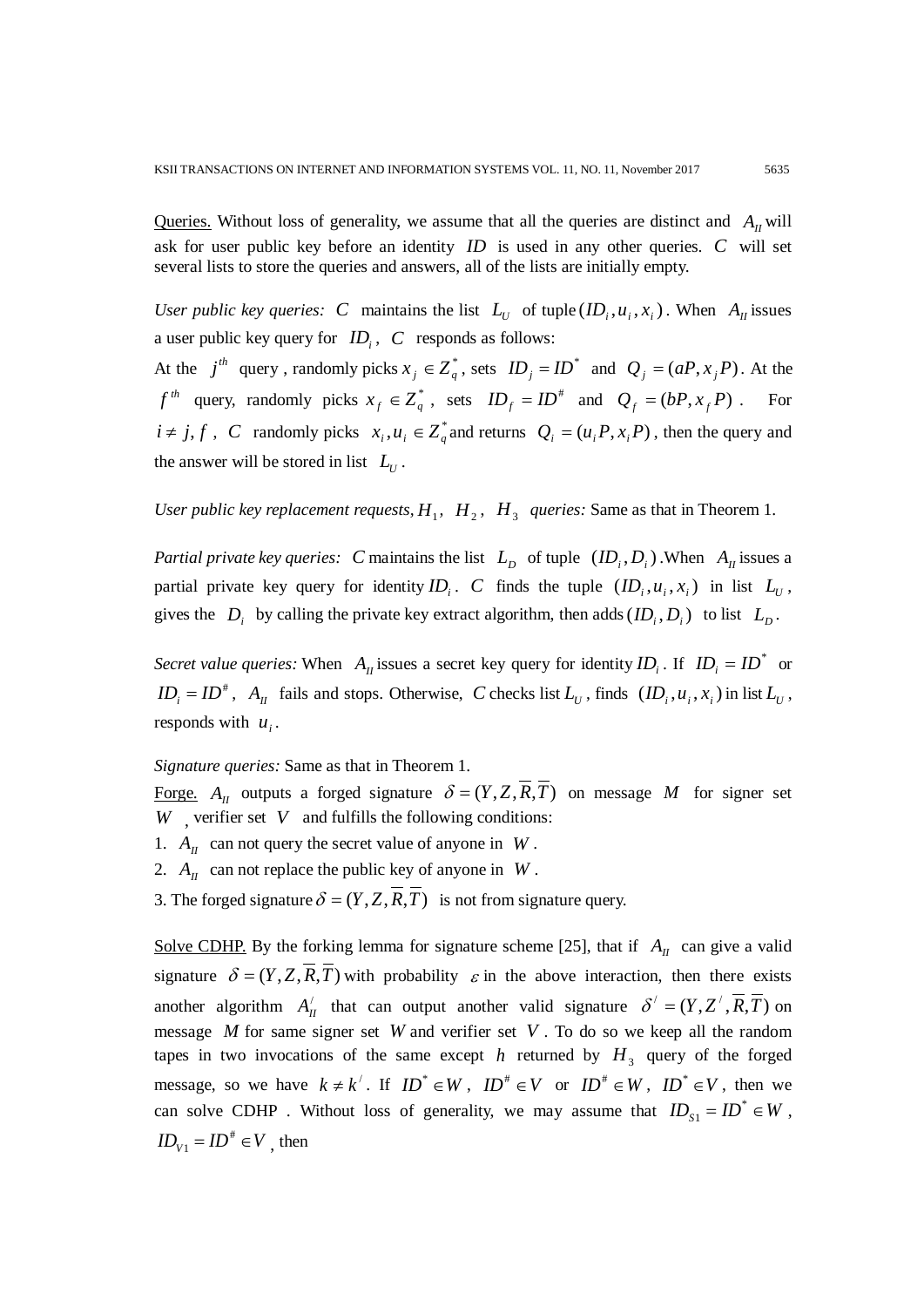$$
Z = (b + \sum_{j=2}^{m} u_{vj})(\overline{T} + k(aP + \sum_{i=1}^{n} P_{si})) ,
$$
  

$$
Z' = (b + \sum_{j=2}^{m} u_{vj})(\overline{T} + k'(aP + \sum_{i=1}^{n} P_{si})) .
$$

We can get *abP* as follows:

- (1) Find  $(ID_{V_i}, u_{V_i}, x_{V_i})$  in list  $L_U$ , compute  $P_{V_i} = u_{V_i}P$  for  $j = 2, \dots, m$ .
- (2) Find  $(ID_{Vi}, u_{Si}, x_{Si})$  in list  $L_{U}$ , compute  $P_{Si} = u_{Si}P$  for  $i = 1, 2, \dots, n$ .

(3) Compute 
$$
abP = (k - k')^{-1} (Z - Z') - \sum_{i=1}^{n} u_{si} \cdot bP - \sum_{j=2}^{m} u_{vj} \cdot (aP + \sum_{i=1}^{n} P_{si})
$$

<u>Probability</u>. Let  $q_U$ ,  $q_E$  and  $q_S$  be the numbers of user public key queries, secret value queries and signature queries, respectively.

The probability that *C* does not fail during the partial private key queries is

$$
\frac{(q_U-q_E)(q_U-q_E-1)}{q_U(q_U-1)}.
$$

The probability that  $ID^* \in W$ ,  $ID^* \in V$  or  $ID^* \in W$ ,  $ID^* \in V$  at least is

$$
\frac{2mn}{q_U(q_U-q_E)}.
$$

So the combined probability is

$$
\frac{(q_U - q_E)(q_U - q_E - 1)}{q_U(q_U - 1)} \frac{2mn}{q_U(q_U - q_E)} > \frac{2(q_U - q_E - 1)}{q_U^2(q_U - 1)}
$$

Therefore, if  $A_{II}$  can give a valid forge signature with probability  $\varepsilon$  within time  $T$ , then *C* can solve the CDHP with the probability  $\frac{2(Q_U - Q_E - 1)}{2(Q_U - Q_E)} \varepsilon$  $(q_{\rm U} - 1)$  $2(q_U - q_E - 1)$  $\frac{2}{U}(q_{U} -q_F U \vee U$  $U$   $4E$  $q_U^2$  (q  $\frac{q_v - q_E - 1}{g}$ . The running time required for *C* is  $2T + (2q_{U} + (5n + m + 2)q_{S}) \cdot T_{S}$ , where  $T_{S}$  denotes the time for a scalar point multiplication in *G* .

**Theorem 3.** The scheme is non-transferability.

**Proof.** Given a CS<sup>M</sup>UDV<sup>M</sup>S  $\delta = (Y, Z, \overline{R}, \overline{T})$  on a signer set  $W = \{ID_{s1}, \dots, ID_{s_n}\}$  and a message *M*, the designated multi-verifier  $V = \{ID_{V_1}, \dots, ID_{V_m}\}$  can always produce a valid  $CS^{M}UDV^{M}S$   $\delta' = (Y', Z', \overline{R}', \overline{T}')$  on the message *M* as follows: (1) Set  $\aleph = W \bigcup \{Q_{\text{S}i} : ID_{\text{S}i} \in W\}.$ 

(2) Randomly choose  $r_i^j, t_i^j \in Z_a^*$ , for  $i = 1, 2, \dots, n$ .

(3) Compute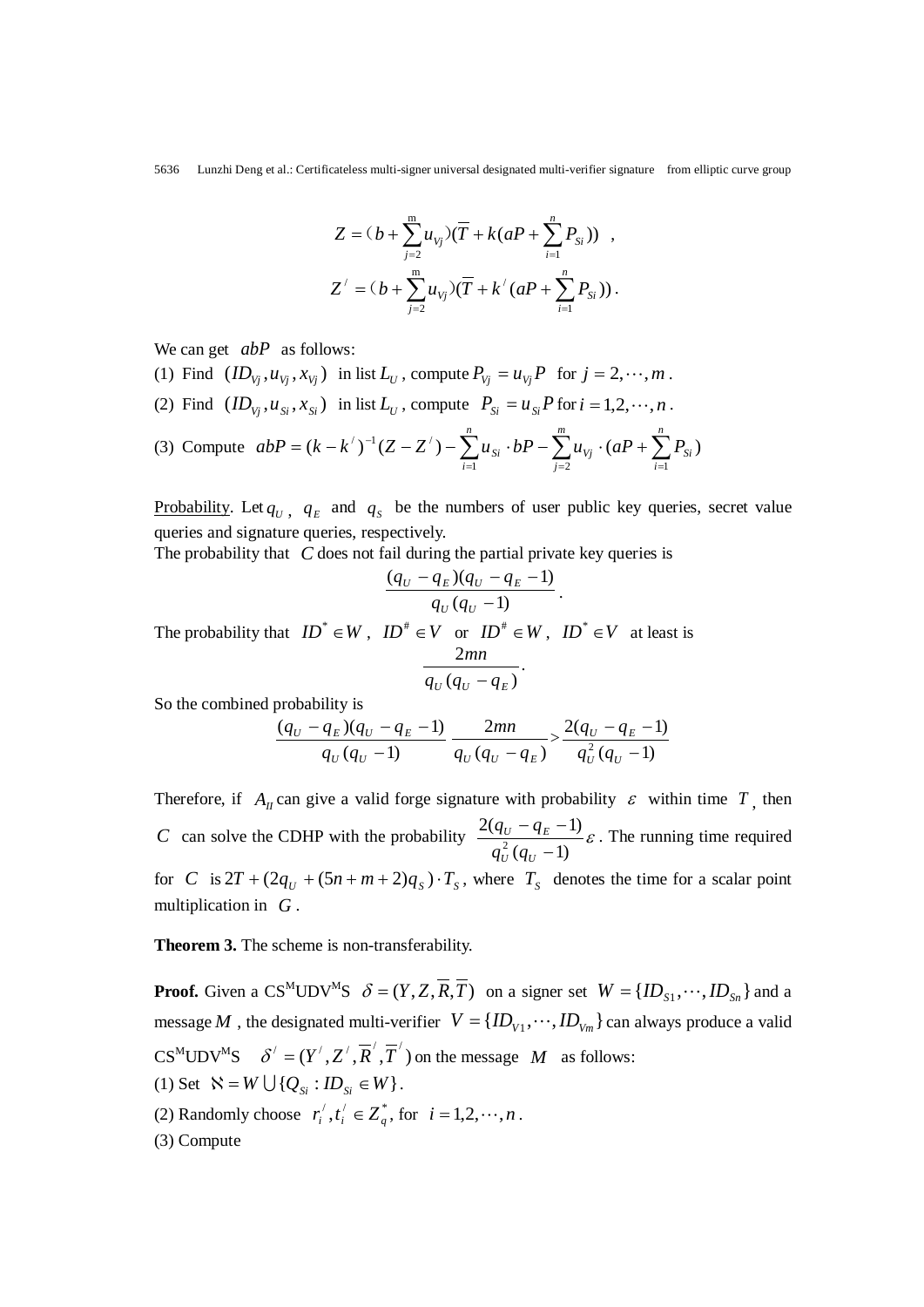$$
\overline{R}' = \sum_{i=1}^n r_i' P_i, \overline{T}' = \sum_{i=1}^n t_i' P_i, h = H_2(M, \aleph, \overline{R}', \overline{T}') , k = H_3(M, \aleph, \overline{R}', \overline{T}').
$$

(4) Compute

$$
Y' = \sum_{j=1}^{m} d_{V_j} \cdot (\overline{R}' + h(\sum_{i=1}^{n} (X_{Si} + \sum_{i=1}^{n} c_{Si} P_{pub})) Z' = \sum_{j=1}^{m} u_{V_j} \cdot (\overline{T}' + k \sum_{i=1}^{n} P_{Si})
$$

It is clearly that the signature  $\delta' = (Y', Z', \overline{R}', \overline{T}')$  on the message *M* can pass algorithm  $CS^{M}UDV^{M}SV$ .

So given a message M, the distribution of  $\delta' = (Y', Z', \overline{R}', \overline{T}')$  is perfectly indistinguishable from that of  $\delta = (Y, Z, \overline{R}, \overline{T})$ . It is unconditionally infeasible to determine who the original signer set *W* and the designated verifiers *V* generate this signature, even if all private keys are revealed. Thus, the proposed scheme achieves non-transferability.

## **5. Efficiency**

In this section, we compare the performance of our scheme with other schemes. We use SL to denote signature length and denote some notations as follows.

*P* : a pairing operation.

 $E_G$ : a pairing-based scalar multiplication operation.

 $E<sub>s</sub>$ : a scalar multiplication operation.

*n* : the number of signers.

*m* : the number of verifiers.

Through an Intel I7-3537U 2.50GHz processor, 8G bytes memory and the Window 7 operating system, we obtained the running time for cryptographic operations. To achieve the 1024-bit RSA level security, we used the Ate pairing  $e : G_1 \times G_1 \to G_2$ , where  $G_1$  with order *q* is generated by a point on a super singular elliptic curve  $E/F_p : y^2 = x^3 + x$ defined on the finite field  $F_p$ , q is a 160-bits prime number, and p is a 512-bits prime number. To achieve the same security level, we used the ECC group on Koblitz elliptic curve  $y^2 = x^3 + ax^2 + b$ , which is defined on  $F_2$  is with  $a=1$  and *b* is a 163-bit random prime. The running times are listed in **Table 1**.

There are two signature schemes with multi-signer and multi-verifier [18,19]. First, we compare our scheme with schemes [18,19] in **Table 2**. Then, we compare our scheme with other several signature schemes with multi-verifier in Table 3. To facilitate the comparison, we let  $n = m = 10$  in **Table 2** and let  $n = 1, m = 10$  in **Table 3**.

We use a simple method to evaluate the computation cost. For example, Chang et al.'s [16] scheme needs  $2n+1$  pairing-based scalar multiplication operations and  $m+1$ pairing operations. So the resulting computation time is  $3.76 \times (2n+1) + 11.68 \times (m+1) = 7.52n + 11.68m + 15.44$ . Let  $n = m = 10$ , then the resulting computation time is  $(7.52 +11.68) \cdot 10 +15.44 = 207.44$ 

Follow on, we evaluate the length of signature. In our scheme, each signature contains 4 points of elliptic curve  $y^2 = x^3 + ax^2 + b$ , thus the signature size is  $\left[163 \times 4\right] / 8 = 82$  byte.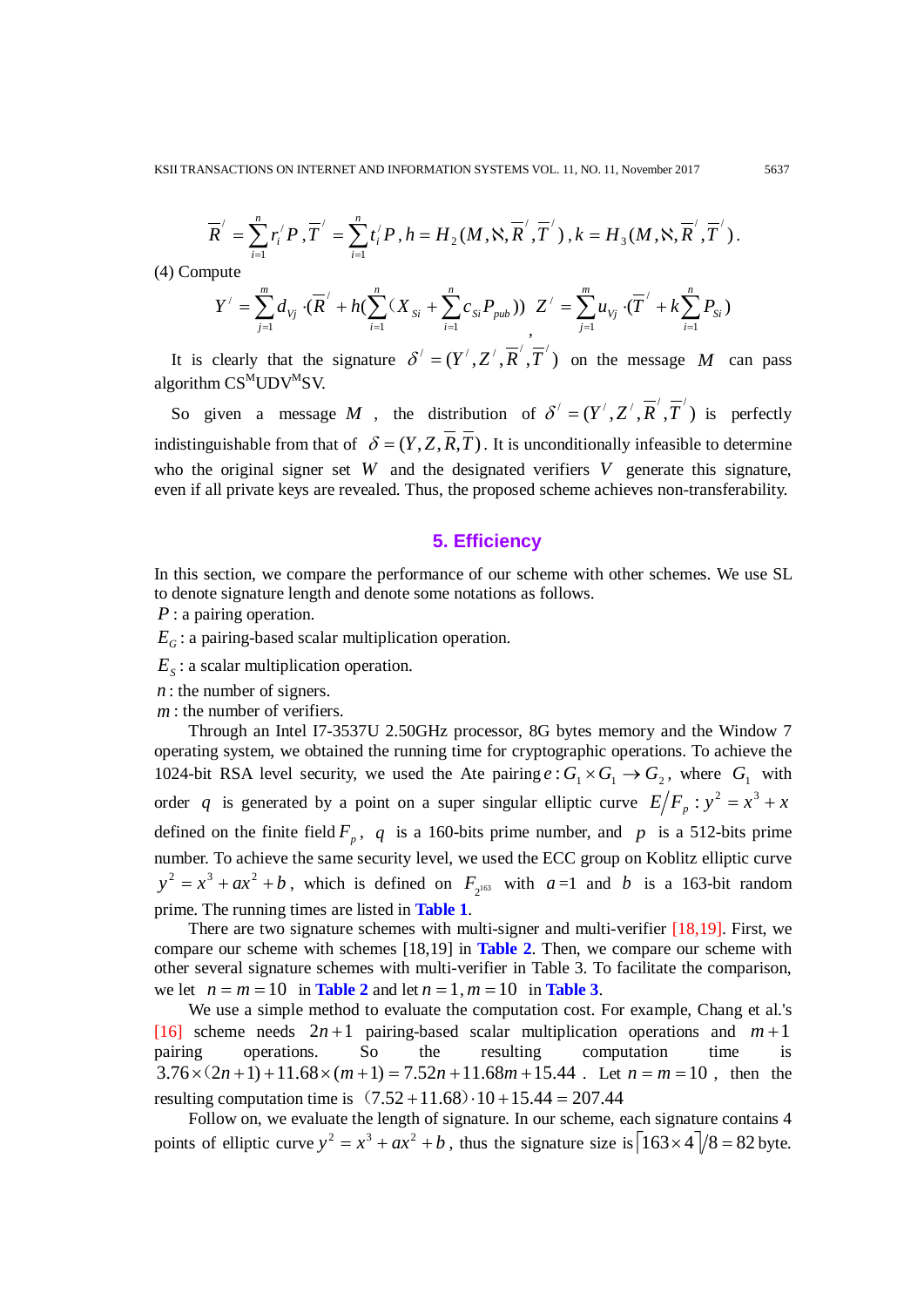In the schemes [11,17,18,19], each signature consists of 2 points of elliptic curve  $E/F_p$ :  $y^2 = x^3 + x$ , thus the signature size is  $\left[512 \times 2\right] / 8 = 128$  byte. In the scheme [13], each signature contains 4 elements of finite fields  $F_{\gamma^{163}}$  and 2 points of elliptic curve  $y^{2} = x^{3} + ax^{2} + b$ , thus the signature size is  $\left[163 \times 6\right] / 8 = 123$  byte

Based on the above parameter and ways, the detailed comparison results are illustrated in **Table 2** and **Table 3**.

**Table 1.** Cryptographic operation time (in milliseconds).

 $P$  *E<sub>G</sub>*  $E_{S}$ 11.68 3.76 0.61

**Table 2.** Comparison of our scheme with other schemes with multi-signer and multi-verifier

| <b>Scheme</b> | Sign                | Verify           | <b>Execution</b> time<br>$(n = m = 10)$ | <b>SL</b> | Public key                |
|---------------|---------------------|------------------|-----------------------------------------|-----------|---------------------------|
| Chang[18]     | $2nE_c+P$           | $E_c + mP$       | 207.44                                  | 128       | ID-based                  |
| Ming[19]      | $(3n+2) EG + P$     | $2mE_c + 2P$     | 230.56                                  | 128       | Traditional public<br>key |
| Our scheme    | $(2n + m + 2)E_{s}$ | $(n+2m+2) E_{s}$ | 39.04                                   | 82        | Certificateless           |

**Table 3.** Comparison of our scheme with several schemes with a signer and multi-verifier

(Namely  $n = 1$ )

| Scheme           | Sign         | Verify           | <b>Execution</b> time<br>$(m=10)$ | <b>SL</b> | Public key             |
|------------------|--------------|------------------|-----------------------------------|-----------|------------------------|
| Yang[ $11$ ]     | $4E_c + P$   | $2mE_G + 2P$     | 125.28                            | 128       | Traditional public key |
| Zhang[13]        | $(m+3)E_{S}$ | $(m+4)E_s$       | 16.47                             | 123       | Traditional public key |
| $\text{Seo}[17]$ | $3E_c + P$   | $5mE_c + (m+2)P$ | 351.12                            | 128       | ID-based               |
| Our scheme       | $(m+4)E_s$   | $(2m+3) E_s$     | 22.57                             | 82        | Certificateless        |

# **6. Conclusion**

Although some good results have been achieved in speeding up the computation of pairing function in recent years, the computation cost of the pairing is much higher than that of the scalar multiplication over the elliptic curve group. Some designated multi-verifier signatures have been studied extensively over the last few years, however, there is not any work published on certificateless designated multi-verifier signatures. In this paper, we proposed the first certificateless multi-signer universal designated multi-verifier signature scheme and proved the security in the random oracle model. In our scheme, a set of signers cooperatively generate a public verifiable signature, the signature holder then can propose a new signature such that only the designated set of verifiers can verify it. Our scheme does not use pairing operation and is more efficient than previous ones. Due to the good properties of our scheme, it should be useful for practical applications.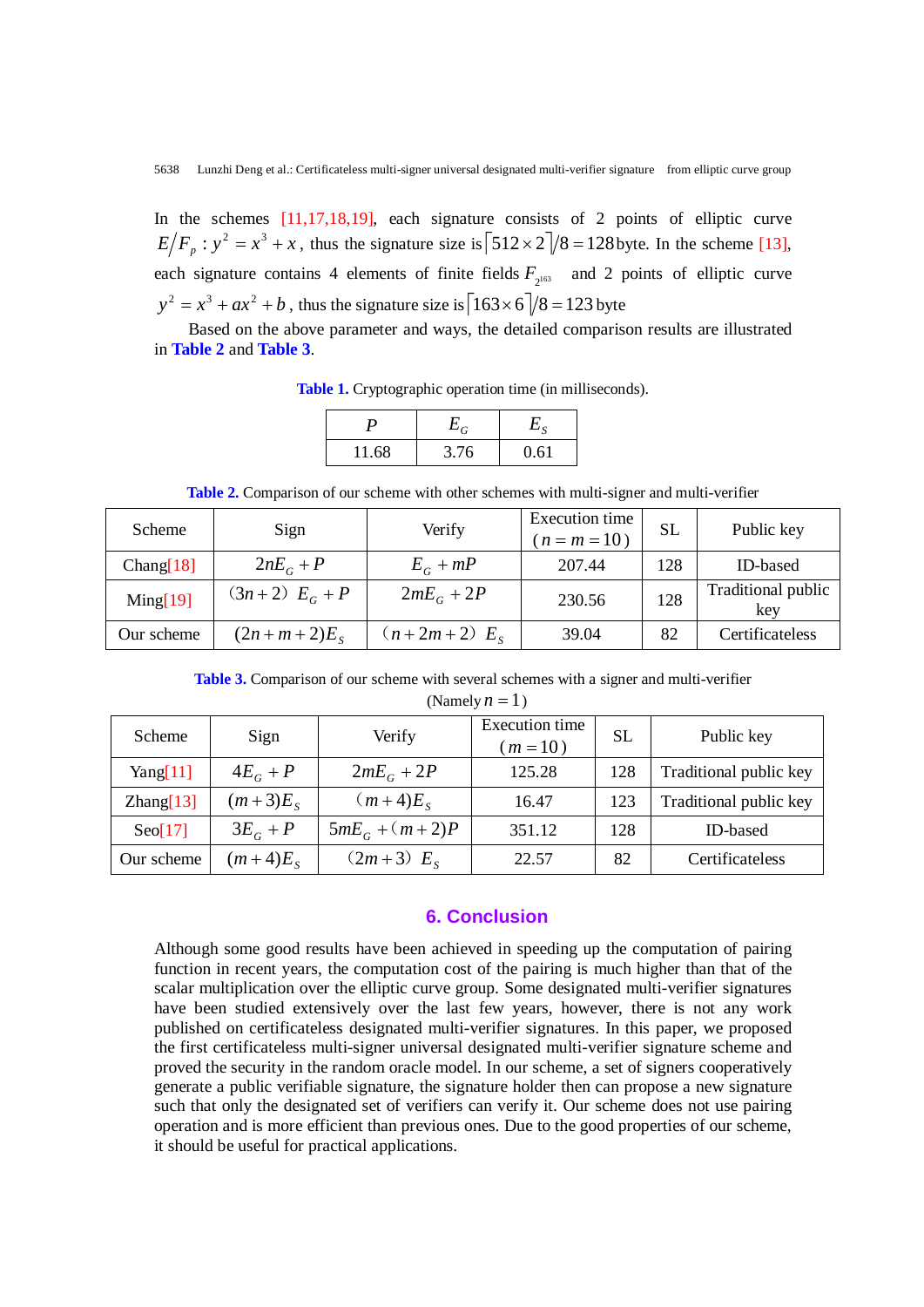#### **7. Acknowledgment**

The authors are grateful to the anonymous referees for their helpful comments and suggestions. This research is supported by the National Natural Science Foundation of China under Grants 61562012, the Innovation Group Major Research Projects of Department of Education of Guizhou Province under Grant No.KY[2016]026.

#### **References**

- [1] A. Shamir, "Identity-based cryptosystems and signature schemes," *Advances in Cryptology-Crypto 1984*, LNCS, vol. 196, pp. 47-53, 1984. [Article \(CrossRef Link\)](https://link.springer.com/chapter/10.1007/3-540-39568-7_5)
- [2] S.S. Al-Riyami, K.G.Paterson, "Certificateless public key cryptography," *Advances in Cryptology-Asiacrypt 2003,* LNCS, vol. 2894, pp. 452-473, 2003. [Article \(CrossRef Link\)](https://link.springer.com/chapter/10.1007/978-3-540-40061-5_29)
- [3] M. Jakobsson, K. Sako, R. Impagliazzo, "Designated verifier proofs and their applications," *Advances in Cryptology-Eurocrypt 1996*, LNCS, vol. 1070, pp. 142-154, 1996. [Article \(CrossRef Link\)](https://link.springer.com/chapter/10.1007/3-540-68339-9_13)
- [4] S. Saeednia, S. Kremer, O. Markowitch, "An efficient strong designated verifier signature scheme," in *Proc. of [International Conference on Information Security and Cryptology\(](https://link.springer.com/conference/icisc)ICISC 2003),* LNCS, vol. 2869, pp. 40-54, 2003. [Article \(CrossRef Link\)](https://link.springer.com/chapter/10.1007/978-3-540-24691-6_4)
- [5] R. Steinfeld, L. Bull, H. Wang, and J. Piperzyk, "Universal designated-verifier signatures," *Advances in Cryptology-Asiacrypt 2003*, LNCS, vol. 2894, pp. 523-543, 2003. [Article \(CrossRef Link\)](https://link.springer.com/chapter/10.1007/978-3-540-40061-5_33)
- [6] F. Laguillaumie, D. Vergnaud, "Multi-designated verifiers signatures," in *Proc. of [International](https://link.springer.com/conference/icics) [Conference on Information and Communications Security](https://link.springer.com/conference/icics) (ICICS 2004)*, LNCS, vol. 3269, pp. 495-507, 2004. [Article \(CrossRef Link\)](https://link.springer.com/chapter/10.1007/978-3-540-30191-2_38)
- [7] F. Laguillaumie, D. Vergnaud, "Multi-designated verifiers signatures: Anonymity without encryption," *Information Processing Letters*, vol.102, no.2-3, pp. 127-132, 2007. [Article \(CrossRef Link\)](https://doi.org/10.1016/j.ipl.2006.08.015)
- [8] C. Willy, W. Susilo, and Y. Mu, "Universal designated multi verifiers signature schemes," in *Proc. of [11th International Conference on](http://ieeexplore.ieee.org/xpl/mostRecentIssue.jsp?punumber=10248) [Parallel and Distributed Systems](http://ieeexplore.ieee.org/xpl/mostRecentIssue.jsp?punumber=10248) (ICPADS 2005)*, pp. 305-309, 2005. [Article \(CrossRef Link\)](https://doi.org/10.1109/ICPADS.2005.287)
- [9] Y. Zhang, J. Zhang, and Y. Zhang, "Multi-signers strong designated verifier signature scheme," *[International Conference on](http://ieeexplore.ieee.org/xpl/mostRecentIssue.jsp?punumber=4617324) [Software Engineering, Artificial Intelligence, Networking, and](http://ieeexplore.ieee.org/xpl/mostRecentIssue.jsp?punumber=4617324)  [Parallel/Distributed Computing](http://ieeexplore.ieee.org/xpl/mostRecentIssue.jsp?punumber=4617324) (SNPD 2008),* pp. 324-328, 2008. [Article \(CrossRef Link\)](https://doi.org/10.1109/SNPD.2008.68)
- [10] G. Shailaja, K.P. Kumar, and A. Saxenh, "Universal designated multi verifier signature without random oracles," in *Proc. of [9th International Conference on](http://ieeexplore.ieee.org/xpl/mostRecentIssue.jsp?punumber=4273128) [Information Technology](http://ieeexplore.ieee.org/xpl/mostRecentIssue.jsp?punumber=4273128) (ICIT 2006)*, pp. 168-171, 2006. [Article \(CrossRef Link\)](https://doi.org/10.1109/ICIT.2006.86)
- [11] Y. Ming, Y. Yang, "Universal designated multi verifier signature scheme without random oracles," *Wuhan University Journal of Natural Sciences,* vol.13, no.6, pp. 685-691, 2008. [Article \(CrossRef Link\)](https://doi.org/10.1007/s11859-008-0610-6)
- [12] T. Roeder, R.Pass, and F. Schneider, "Multi-verifier signatures," *Journal of. Cryptology*, vol. 25, pp, 310–348, 2012. [Article \(CrossRef Link\)](https://doi.org/10.1007/s00145-010-9096-4)
- [13] Y. Zhang, M. Au, G. Yang, and W. Susilo, "(Strong) multi-designated verifiers signatures secure against rogue key attack," in *Proc. of [International Conference on Network and System Security](https://link.springer.com/conference/nss) on [Network and System Security\(](https://link.springer.com/conference/nss)ICNSS 2012)*, LNCS, vol. 7645, pp. 334-347, 2012. [Article \(CrossRef Link\)](https://doi.org/10.1007/978-3-642-34601-9_25)
- [14] F. Zhang, W. Susilo, Y. Mu, and X. Chen, "Identity-based universal designated verifier signatures," in *Proc. of [International Conference on Embedded and Ubiquitous Computing](https://link.springer.com/conference/euc) [\(ICEUC](http://link.springer.com/book/10.1007/11596042) 2005)* , LNCS, vol. 3823, pp. 825-834, 2005. [Article \(CrossRef Link\)](https://doi.org/10.1007/11596042_85)
- [15] B. Kang, C. Boyd, and E. Dawson, "A novel identity-based strong designated verifier signature scheme," *Journal of Systems and Software*, vol.82, no.2, pp. 270-273, 2009. [Article \(CrossRef Link\)](https://doi.org/10.1016/j.jss.2008.06.014)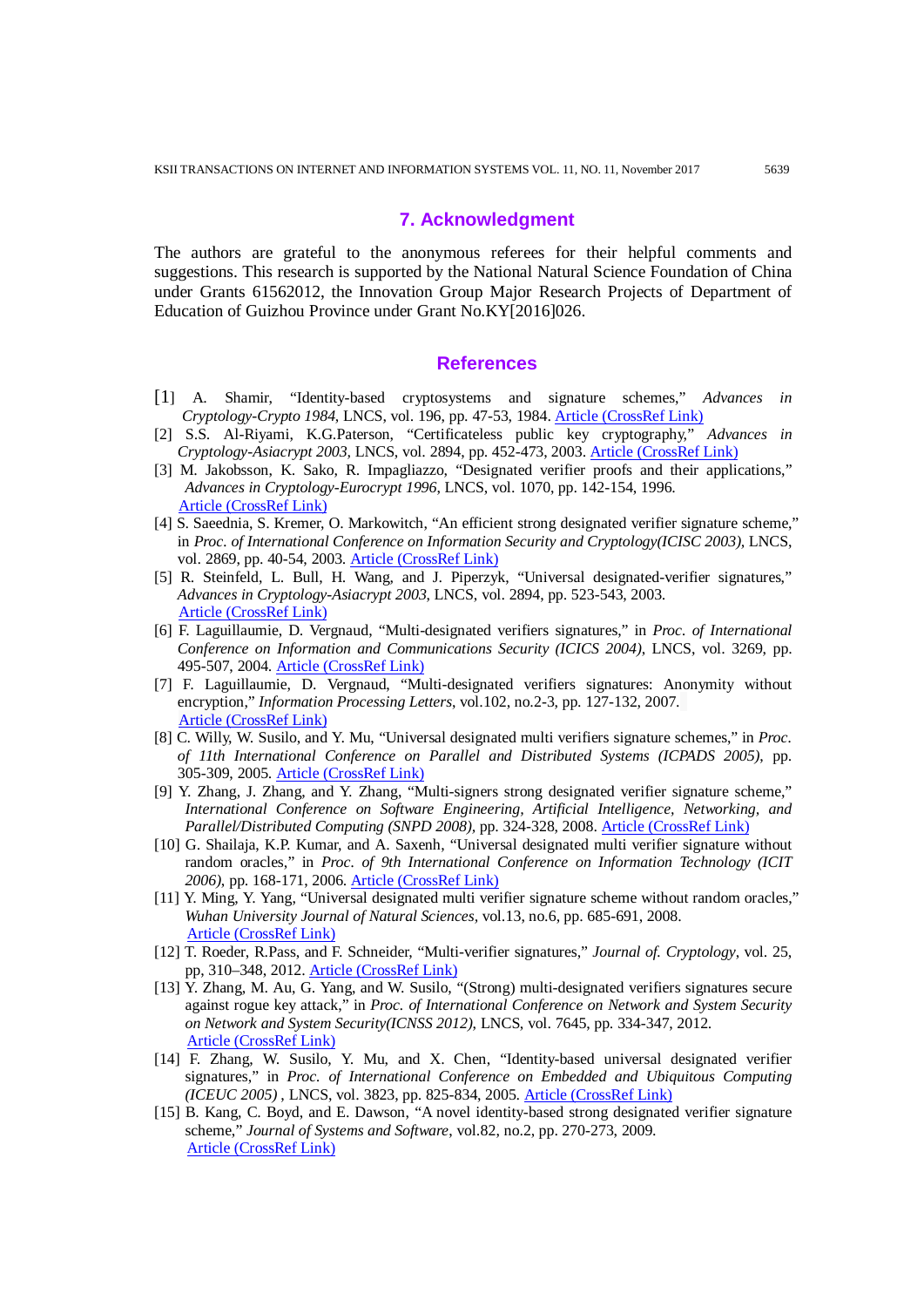- 5640 Lunzhi Deng et al.: Certificateless multi-signer universal designated multi-verifier signature from elliptic curve group
- [16] Lin, H.Y., "Toward secure strong designated verifier signature scheme from identity-based system," *The International Arab Journal of Information Technology*, vol. 11, no. 4, pp.315-321, 2014. [Article \(CrossRef Link\)](https://pdfs.semanticscholar.org/eb56/da15e0b36bc550a874cea5912149873679e5.pdf)
- [17] S.H. Seo, J.Y. Hwang, K.Y. Choi, and D.H. Lee, "Identity-based universal designated multi-verifiers signature schemes," *Computer Standards and Interfaces*, vol. 30, no.5, pp.288-295, 2008. [Article \(CrossRef Link\)](https://doi.org/10.1016/j.csi.2007.08.020)
- [18] T. Y. Chang, "An ID-based multi-signer universal designated multi-verifier signature scheme," *Information and Computation*, vol. 209, pp. 1007-1015, 2011. [Article \(CrossRef Link\)](https://doi.org/10.1016/j.ic.2011.03.002)
- [19] Y. Ming, Q. Jin, and X. Zhao, "A multi-signer universal designated multi-verifier signature scheme in the standard model," *Journal of Computational Information Systems*, vol.9, no. 9, pp.3751-3758, 2013. [Article \(CrossRef Link\)](http://www.jofcis.com/)
- [20] X. Huang, W. Susilo, Y. Mu, and F. Zhang, "Certificateless designated verifier signature schemes," in *Proc. of the 20th International Conference on Advanced Information Networking and Applications*, pp. 15-19. 2006. [Article \(CrossRef Link\)](https://doi.org/10.1109/AINA.2006.124)
- [21] Y. Ming, X. Shen, and Y. Wang, "Certificateless universal designated verifier signature schemes," *The Journal of China Universities of Posts and Telecommunications*, vol.14, no.3, pp, 85-90, 2007. [Article \(CrossRef Link\)](https://doi.org/10.1016/S1005-8885(07)60154-X)
- [22] B.Yang, Z. Hu, and Z. Xiao, "Efficient certificateless strong designated verifier signature scheme," in *Proc. of 2009 International Conference on Computational Intelligence and Security*, pp. 432-436, 2009. [Article \(CrossRef Link\)](https://doi.org/10.1109/CIS.2009.191)
- [23] H.Du, Q. Wen, "Efficient certificateless designated verifyer signatures and proxy signatures," *Chinese Journal of Electronics*, vol.18, no.1, pp, 95-100, 2009. [Article \(CrossRef Link\)](http://www.ejournal.org.cn/Jweb_cje/EN/abstract/abstract1799.shtml)
- [24] D. He, J. Chen, "An efficient certificateless designated verifier signature scheme," *International Arab Journal of Information Technology*, vol.10, no.4, pp. 389-396, 2013. [Article \(CrossRef Link\)](https://www.researchgate.net/publication/267226781_An_Efficient_Certificateless_Designated_Verifier_Signature_Scheme)
- [25] M. Bellare, G. Neven, "MultiSignatures in the plain public key model and a general forking lemma," in *Proc. of the 13th ACM Conference on Computer and Communications Security*, pp. 390-399, 2006[. Article \(CrossRef Link\)](https://doi.org/10.1145/1180405.1180453)